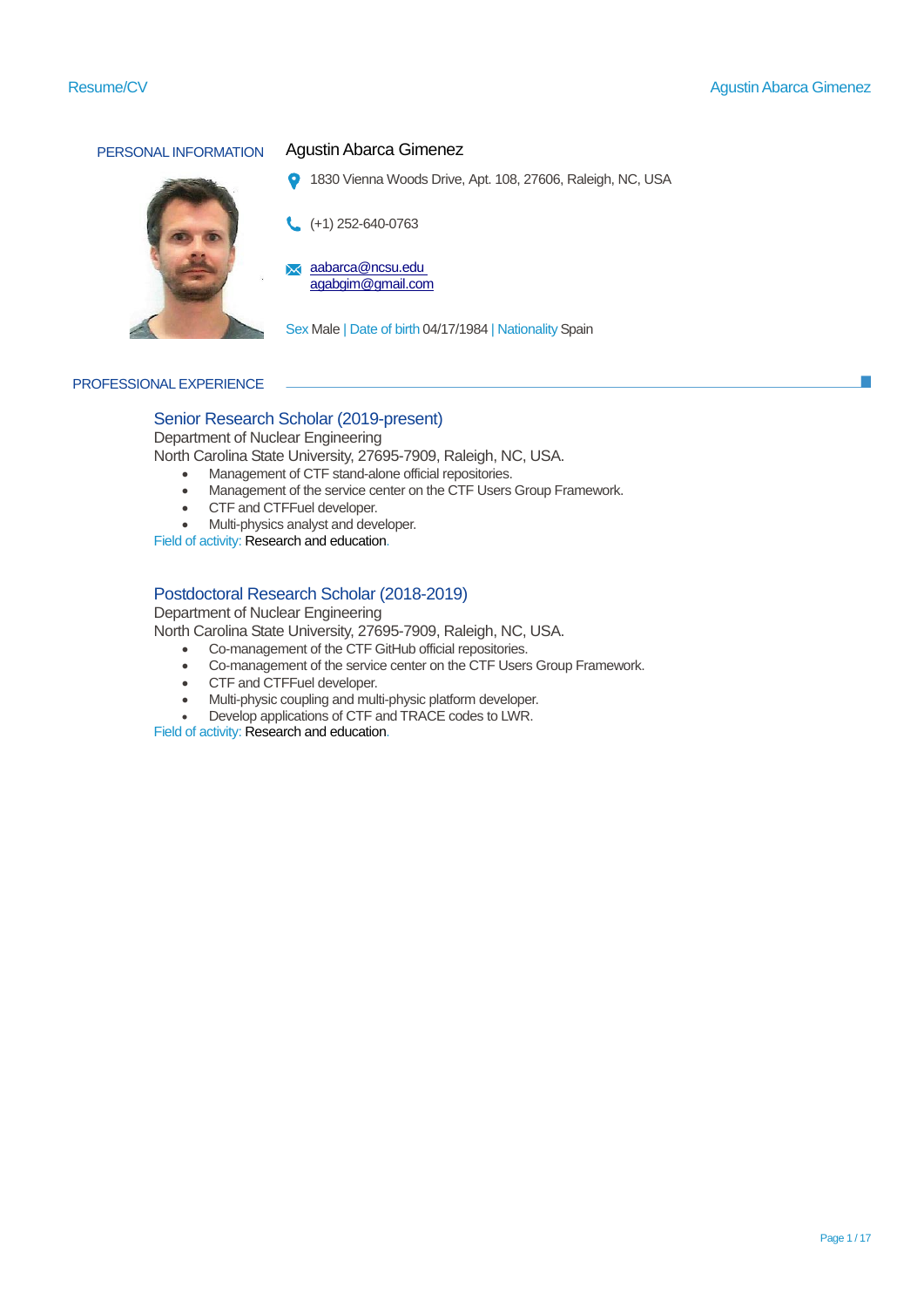# Senior Researcher (2009-2017)

Instituto en Seguridad Industrial, Radiofísica y Medio Ambiente (ISIRYM) Universitat Politècnica de València, Camí de Vera, s/n 46022, Valencia, ESPAÑA.

- Participation in research contracts with private companies.
	- o Puesta en funcionamiento de la opción de cinética 1D con TRAC-BF1/APK y su validación con el input de Peach-Bottom TT. IBERDROLA INGENIERIA Y CONSTRUCCION, S.A.U. (2009).
	- o Análisis del RIA 3D con RELAP5/PARCS para la CN Almaraz. IBERDROLA INGENIERIA Y CONSTRUCCION, S.A.U. (2009).
	- o Incorporación en simuladores avanzados de capacidades de simulación de condiciones locales de barra: programa COBRA-TF, acoplamiento COBRA-TF con TRACE. IBERDROLA GENERACIÓN NUCLEAR, S.A. (2013).
	- o Desarrollo de la reproducción del SCARM61 de la CN Cofrentes con el código TRAC-BF1/BE y PARCS. IBERDROLA INGENIERIA Y CONSTRUCCION, S.A.U. (2013).
	- o Revisión y documentación del código COBRA-TF. IBERDROLA GENERACIÓN NUCLEAR, S.A. (2014).
- Participation in subsidized research projects in public calls.
	- Desarrollo y validación experimental de un sistema de planificación de tratamientos radioterapéuticos utilizando técnicas de Monte Carlo (PPI-06-05-5700). UNIVERSIDAD POLITECNICA DE VALENCIA. (2009).
	- o INEUTRON: metodología de análisis de incertidumbres aplicada a los modelos neutrónicos de plantas nucleares (2670). UNIVERSIDAD POLITECNICA DE VALENCIA. (2010-2011).
	- o OPENNUC: plataforma de simulación termohidráulico-neutrónica 3D de altas prestaciones y capacidades avanzadas. Validación mediante 'benchmarks' internacionales (SP20120487). UNIVERSIDAD POLITECNICA DE VALENCIA. (2012-2013).
	- Desarrollo de una Plataforma Multifísica de Altas Prestaciones para Simulaciones Termohidráulico-Neutrónicas en Ingeniería Nuclear (ENE2012-34585). MINISTERIO DE ECONOMIA Y COMPETITIVIDAD. (2013-2015).

Field of activity: Reseach and education.

## External consultant (2013-2016)

Innovative System Software, LCC (ISS)

Innovative System Software, 3585 Briar Creek Ln, Ammon, Idaho 83406, USA.

• External consultant and programmer of the computer code for analysis in nuclear safety of severe accidents RELAP/SCDAP.

Field of activity: private sector.

## Work placements in Iberdrola, S.A. (2008-2009)

Department of Radiation Protection of the Cofrentes Nuclear Power Plant, under the supervision of the Chief of Radiological Protection Service Dr. Eduardo Sollet Sañudo.

- Collaboration in the development of dosimetry systems.
- Collaboration in the implementation of radiological and dosimetry monitoring equipment.

Field of activity: private sector.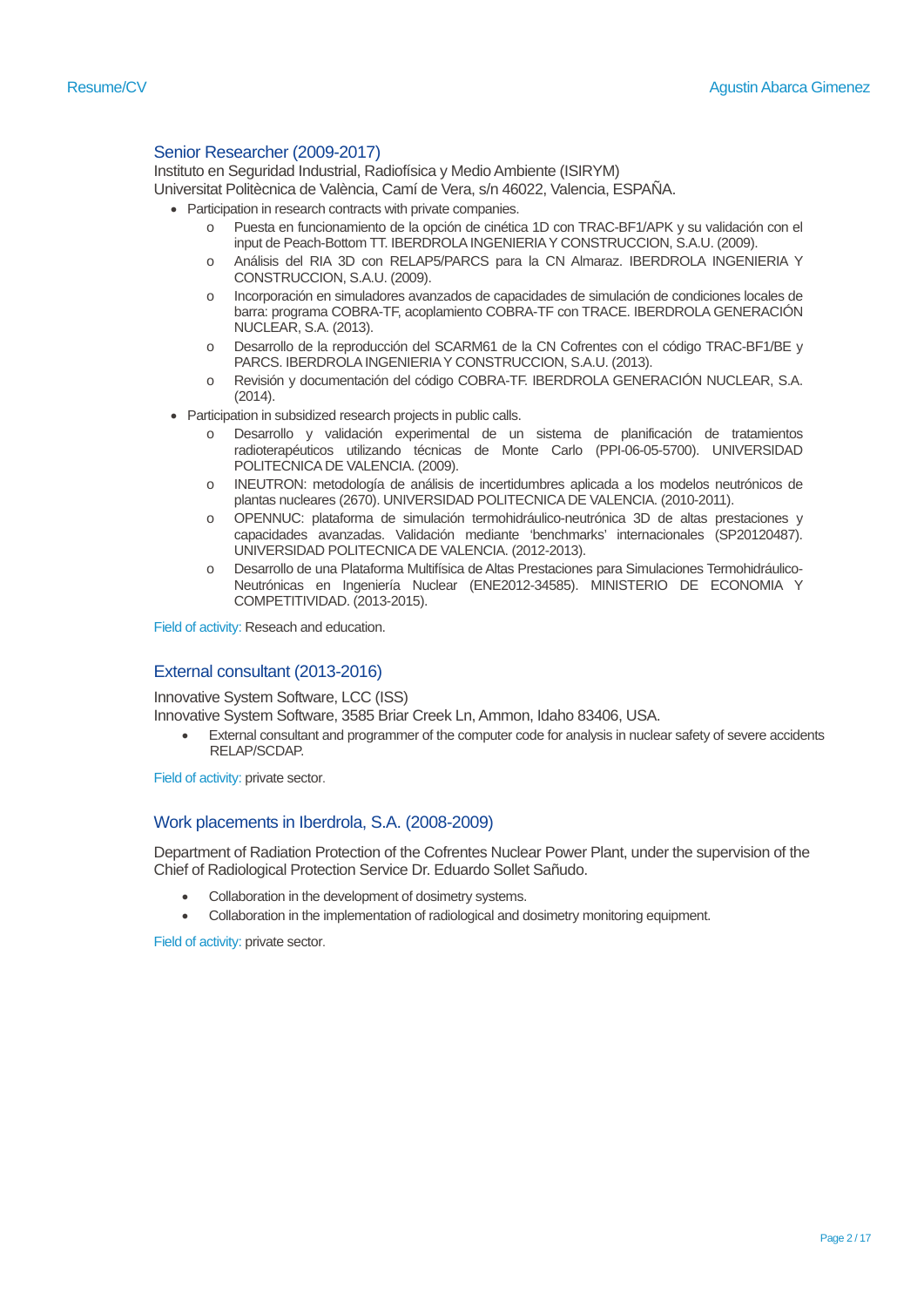| <b>EDUCATION AND TRAINING</b>      |                                                                                                                                                                                                                                                                                                                                                                                                                                                                                                                                                                                                                                                                                                                                                                                                                    |           |                    |                   |                |
|------------------------------------|--------------------------------------------------------------------------------------------------------------------------------------------------------------------------------------------------------------------------------------------------------------------------------------------------------------------------------------------------------------------------------------------------------------------------------------------------------------------------------------------------------------------------------------------------------------------------------------------------------------------------------------------------------------------------------------------------------------------------------------------------------------------------------------------------------------------|-----------|--------------------|-------------------|----------------|
|                                    | PhD in Engineering with a major in Nuclear Engineering<br>Universitat Politècnica de València<br>Chemical and Nuclear Department. July 2017<br>Master's degree in Industrial Safety and Environment with a major<br>in Environment and Nuclear Safety<br>Universitat Politècnica de València<br>Chemical and Nuclear Department. December 2010<br>Degree in Industrial Engineer with a major in Energetics Technics                                                                                                                                                                                                                                                                                                                                                                                                |           |                    |                   |                |
|                                    | Universitat Politècnica de València<br>Higher Technical School of Industrial Engineering. June 2009                                                                                                                                                                                                                                                                                                                                                                                                                                                                                                                                                                                                                                                                                                                |           |                    |                   |                |
|                                    |                                                                                                                                                                                                                                                                                                                                                                                                                                                                                                                                                                                                                                                                                                                                                                                                                    |           |                    |                   |                |
| <b>PERSONAL SKILLS</b>             |                                                                                                                                                                                                                                                                                                                                                                                                                                                                                                                                                                                                                                                                                                                                                                                                                    |           |                    |                   |                |
| Mother tongue(s)                   | Spanish                                                                                                                                                                                                                                                                                                                                                                                                                                                                                                                                                                                                                                                                                                                                                                                                            |           |                    |                   |                |
| Other language(s)                  | <b>UNDERSTANDING</b>                                                                                                                                                                                                                                                                                                                                                                                                                                                                                                                                                                                                                                                                                                                                                                                               |           | <b>SPEAKING</b>    |                   | <b>WRITING</b> |
|                                    | Listening                                                                                                                                                                                                                                                                                                                                                                                                                                                                                                                                                                                                                                                                                                                                                                                                          | Reading   | Spoken interaction | Spoken production |                |
| English                            | <b>B2</b>                                                                                                                                                                                                                                                                                                                                                                                                                                                                                                                                                                                                                                                                                                                                                                                                          | <b>B2</b> | B <sub>2</sub>     | <b>B2</b>         | <b>B2</b>      |
| <b>Communication skills</b>        | Levels: A1/A2: Basic user - B1/B2: Independent user - C1/C2 Proficient user<br>Common European Framework of Reference for Languages<br>. Good communicative skills acquired thanks to my experience in and the different lectures held at<br>national and international conferences.                                                                                                                                                                                                                                                                                                                                                                                                                                                                                                                               |           |                    |                   |                |
|                                    |                                                                                                                                                                                                                                                                                                                                                                                                                                                                                                                                                                                                                                                                                                                                                                                                                    |           |                    |                   |                |
| Organisational / managerial skills | - Capacity of project management and teamwork acquired in the multiple projects.                                                                                                                                                                                                                                                                                                                                                                                                                                                                                                                                                                                                                                                                                                                                   |           |                    |                   |                |
| Job-related skills                 | · Good synthesis capacity acquired during the preparation of the documentation delivered for the<br>billing of the different projects in which I am involved.                                                                                                                                                                                                                                                                                                                                                                                                                                                                                                                                                                                                                                                      |           |                    |                   |                |
| Digital/Informatics competences    | ■ Great experience in Unix and MS Windows ™ environments.<br>■ Good management of Microsoft Office ™ programs.<br>■ Experience in using MS Project ™.<br>· Experience in programming in C ++, Fortran, Python and Matlab® languages.<br>• Great experience with programming environments in Unix and MS Windows ™: Compaq Visual<br>Fortran®, MS Visual Studio®, Intel Parallel Studio®, Eclipse, etc.,<br>- Experience in high performance computing (HPC) and parallel computing using distribute memory<br>MPI and shared memory OpenMP technologies.<br>- Experience in Computational Fluid Dynamics suites such as ANSYS CFX® and OpenFOAM®.<br>- Great experience in all types of computer codes related to the nuclear industry: thermal-hydraulics,<br>reactor physics, dose calculation, APR / APS, etc., |           |                    |                   |                |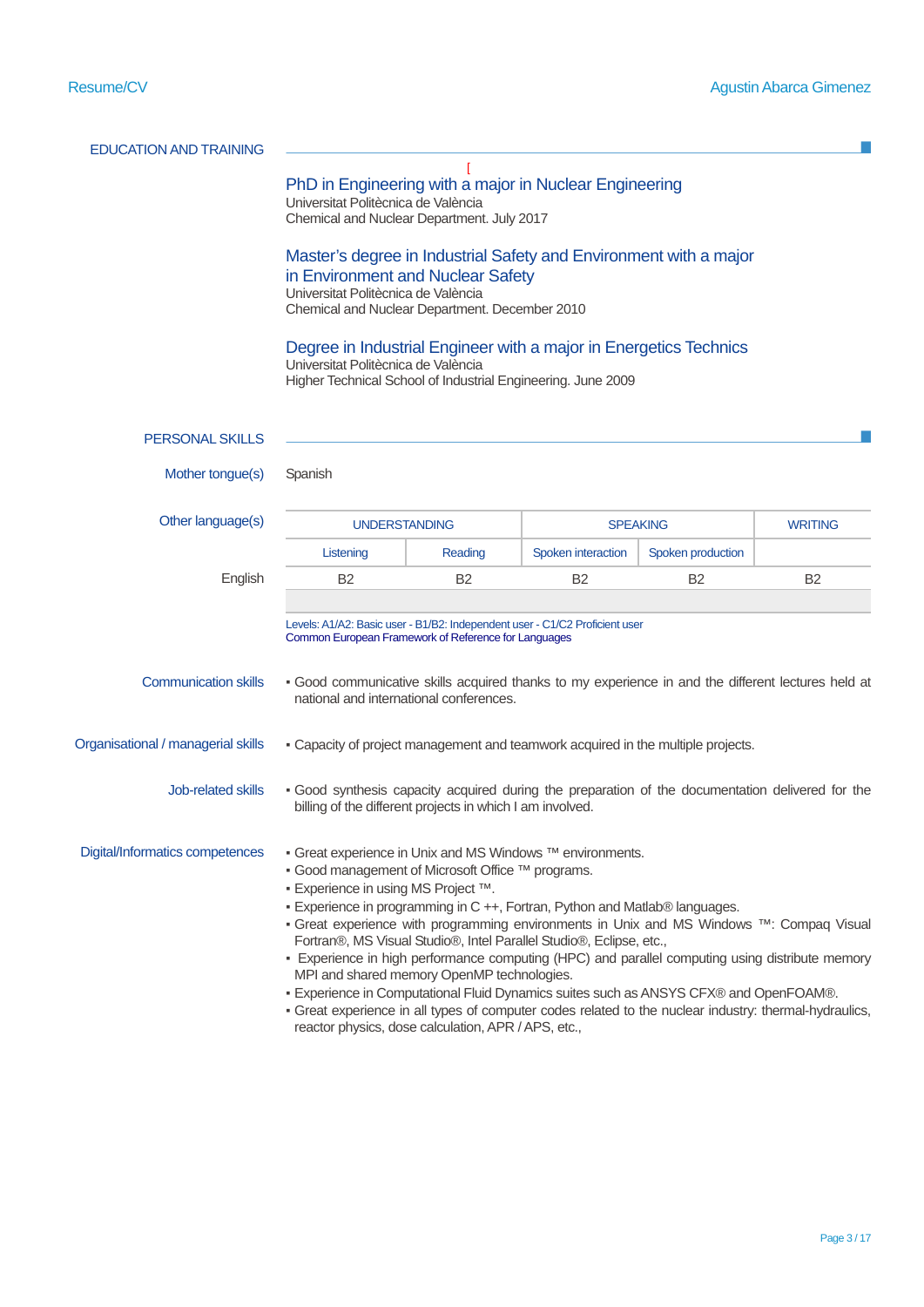**Date of end of training**: 01/03/2009

|                 | <b>Nuclear Engineering applied</b><br>competences                                                                                                                                                                                                                          | - Great experience in thermal-hydraulics, mainly developed in applications with the subchannel code<br>CTF and in the NRC system codes TRACE and RELAP.<br>- Experience in the reactor kinetics, specially with diffusion codes like PARCS and NEM.<br>- Experience developing models with the Symbolic Nuclear Application Package (SNAP).<br>- Experience in fuel performance, developed in application with the codes FRAPCON/FRAPTRAN.<br>· Great experience in multi-physics coupling with the development of CTF/PARCS,<br>CTF/TRACE/PARCS and CTF/FRAPTRAN couplings.<br>• Great experience in 3D multi-physics simulations and BWR core stability.<br>- Experience in thermal-hydraulic and fuel performance U&S analysis.<br>- Great experience building BWR fuel assembly and core models in both bundle and pin wise.<br>- Experience in the SCALE suite in reactor physics and depth penetration problems.<br>. User level experience in CASMO and SIMULATE codes. |  |  |  |
|-----------------|----------------------------------------------------------------------------------------------------------------------------------------------------------------------------------------------------------------------------------------------------------------------------|--------------------------------------------------------------------------------------------------------------------------------------------------------------------------------------------------------------------------------------------------------------------------------------------------------------------------------------------------------------------------------------------------------------------------------------------------------------------------------------------------------------------------------------------------------------------------------------------------------------------------------------------------------------------------------------------------------------------------------------------------------------------------------------------------------------------------------------------------------------------------------------------------------------------------------------------------------------------------------|--|--|--|
|                 | <b>Driving license</b>                                                                                                                                                                                                                                                     | · B1 Spanish license and Class C USA license                                                                                                                                                                                                                                                                                                                                                                                                                                                                                                                                                                                                                                                                                                                                                                                                                                                                                                                                   |  |  |  |
| <b>TRAINING</b> | SPECIALIST, ONGOING,<br>TECHNICAL, PROFESSIONAL                                                                                                                                                                                                                            |                                                                                                                                                                                                                                                                                                                                                                                                                                                                                                                                                                                                                                                                                                                                                                                                                                                                                                                                                                                |  |  |  |
| 1.              | <b>Type of Training: Course</b><br>CIENTÍFICA MULTIFÍSICA<br>City: VALENCIA, Spain<br>Date of end of training: 29/05/2015                                                                                                                                                  | Title of the specific: VERIFICACIÓN, VALIDACIÓN Y CUANTIFICACIÓN DE INCERTIDUMBRES EN COMPUTACIÓN<br>Entity issuing the qualification: UNIVERSITAT POLITÈCNICA DE VALÈNCIA                                                                                                                                                                                                                                                                                                                                                                                                                                                                                                                                                                                                                                                                                                                                                                                                     |  |  |  |
|                 | 2. Type of Training: Course<br>City: VALENCIA, Spain<br>Date of end of training: 03/03/2015                                                                                                                                                                                | Title of the specific: AUTOCONSUMO CON BATERÍAS. CÁLCULO Y DISEÑO DE INSTALACIONES - SOLAR ROCKET<br>Entity issuing the qualification: UNIVERSITAT POLITECNICA DE VALENCIA                                                                                                                                                                                                                                                                                                                                                                                                                                                                                                                                                                                                                                                                                                                                                                                                     |  |  |  |
| 3.              | <b>Type of Training: Course</b><br>City: VALENCIA, Spain<br>Date of end of training: 17/12/2013                                                                                                                                                                            | Title of the specific: PREVENCIÓN DE RIESGOS LABORALES: PERFIL INVESTIGACIÓN/LABORATORIO<br>Entity issuing the qualification: UNIVERSITAT POLITÈCNICA DE VALÈNCIA                                                                                                                                                                                                                                                                                                                                                                                                                                                                                                                                                                                                                                                                                                                                                                                                              |  |  |  |
| 4.              | <b>Type of Training: Course</b><br>City: Madrid, Spain<br>Universitat Politècnica de València<br>Date of end of training: 25/05/2012                                                                                                                                       | Title of the specific: CTF models, code structure, input deck generation and output analysis.<br>Entity issuing the qualification: Iberdrola Ingeniería y Construcción y Departamento de Ingeniería Química y Nuclear de la                                                                                                                                                                                                                                                                                                                                                                                                                                                                                                                                                                                                                                                                                                                                                    |  |  |  |
|                 | 5. Type of Training: Course<br>City: VALENCIA, Spain<br>Date of end of training: 20/10/2011                                                                                                                                                                                | Title of the specific: CFD's APLICADO A LA INDUSTRIA NUCLEAR<br>Entity issuing the qualification: UNIVERSITAT POLITECNICA DE VALENCIA                                                                                                                                                                                                                                                                                                                                                                                                                                                                                                                                                                                                                                                                                                                                                                                                                                          |  |  |  |
| 6.              | <b>Type of Training: Course</b><br>Title of the specific: PENELOPE 2008 Training Course<br>City: Barcelona, Spain<br>Entity issuing the qualification: OECD Nuclear Energy Agency, NEA; Universitat de Barcelona.<br>Date of end of training: 03/07/2008                   |                                                                                                                                                                                                                                                                                                                                                                                                                                                                                                                                                                                                                                                                                                                                                                                                                                                                                                                                                                                |  |  |  |
| 7.              | <b>Type of Training: Course</b><br>Title of the specific: Intensive Course on Accelerators and Reactor Operation (ICARO)<br>City: Lisbon, Portugal<br>Entity issuing the qualification: Cooperation for Higher Education on Radiological and Nuclear Engineering (CHERNE). |                                                                                                                                                                                                                                                                                                                                                                                                                                                                                                                                                                                                                                                                                                                                                                                                                                                                                                                                                                                |  |  |  |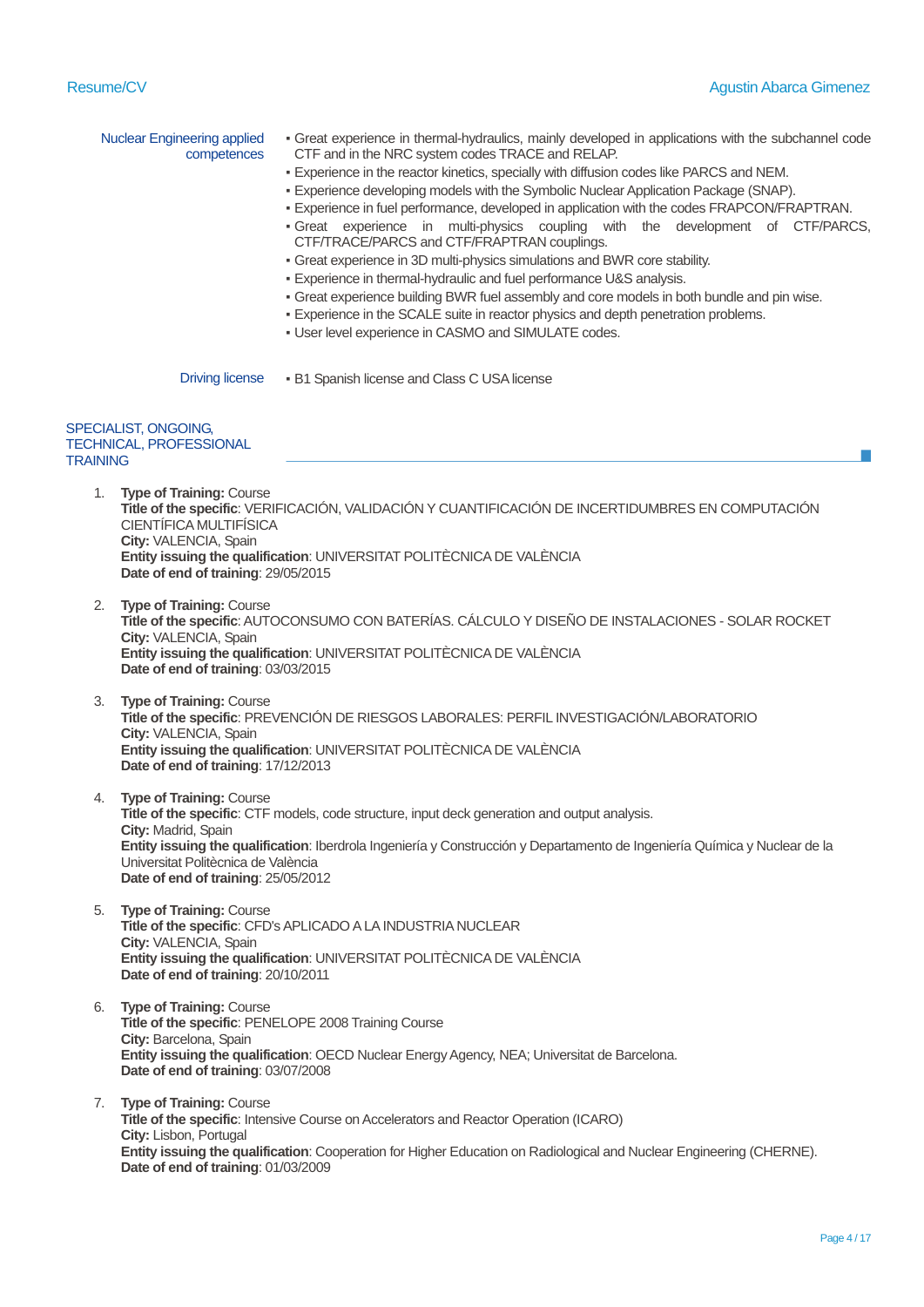# **TEACHING**

### University teaching

- 1. **Professional category:** Researcher in Training<br>Dedication: Part time<br>**Credits given:** 2.7 **Dedication:** Part time **Credits given:** 2.7<br>**Start date:** 03-02-2014 **End date:** 06-30-2014 **Start date: 03-02-2014 Department:** Department of Chemical and Nuclear Engineering **Subject:** Radiotherapy and Radiological Protection
- 2. **Professional category:** Researcher in Training **Dedication:** Part time<br>**Start date:** 03-07-2015 **Start date:** 03-07-2015 **End date:** 07-04-2015 **Department:** Department of Chemical and Nuclear Engineering **Subject:** Radiotherapy and Radiological Protection

## Courses or Teacher Training Programs

- 1. **Course Title**: CTF TRAINNING **Center: Oak Ridge National Laboratory (ORNL).**<br>**Year: 2019 Number of hours taught: 5 Number of hours taught: 5**
- 2. **Course Title**: NUCLEAR REACTOR SIMULATION HANDS-ON-TRAINNIG (NRSHOT): CTF BEGINNER. **Center:** Nucler and Industrial Engineering (NINE) Headquarters, Lucca, Italy.<br>Year: 2019 **Number of hours taught**: 25 **Number of hours taught: 25**
- 3. **Course Title**: SCALE CODE (KENO / MAVRIC) IN CRITICAL CALCULATIONS, SOURCE TERM AND DOSIMETRÍA **Center:** Universitat Politècnica de València<br>
Year: 2016 **Number of hours taud Number of hours taught: 6**
- 4. **Course Title**: BASIC COURSE OF SCIENCE AND NUCLEAR TECHNOLOGY **Center:** Universitat Politècnica de València<br>**Year:** 2016 **Number of hours tauglement Number of hours taught: 0.44**
- 5. **Course Title**: MONTE CARLO MCNP CODE APPLIED TO APPLICATION CALCULATIONS MEDICAL AND RADIOLOGICAL PROTECTION **Center:** Universitat Politècnica de València<br>
Year: 2015 **Number of hours taud Number of hours taught: 3**
- 6. **Course Title**: COURSE CODE THERMOHYDRAULIC-NEUTRONIC 3D RELAP5 / PARCS v2.7 **Center: Nuclear Power Station Almaraz-Trillo (CNAT), Madrid.<br>Year: 2014 Number of hours taught: 6 Number of hours taught: 6**
- 7. **Course Title**: MONTE CARLO MCNP CODE APPLIED TO APPLICATION CALCULATIONS MEDICAL AND RADIOLOGICAL **PROTECTION Center:** Universitat Politècnica de València<br>
Year: 2011 **Number of hours taud Number of hours taught: 4**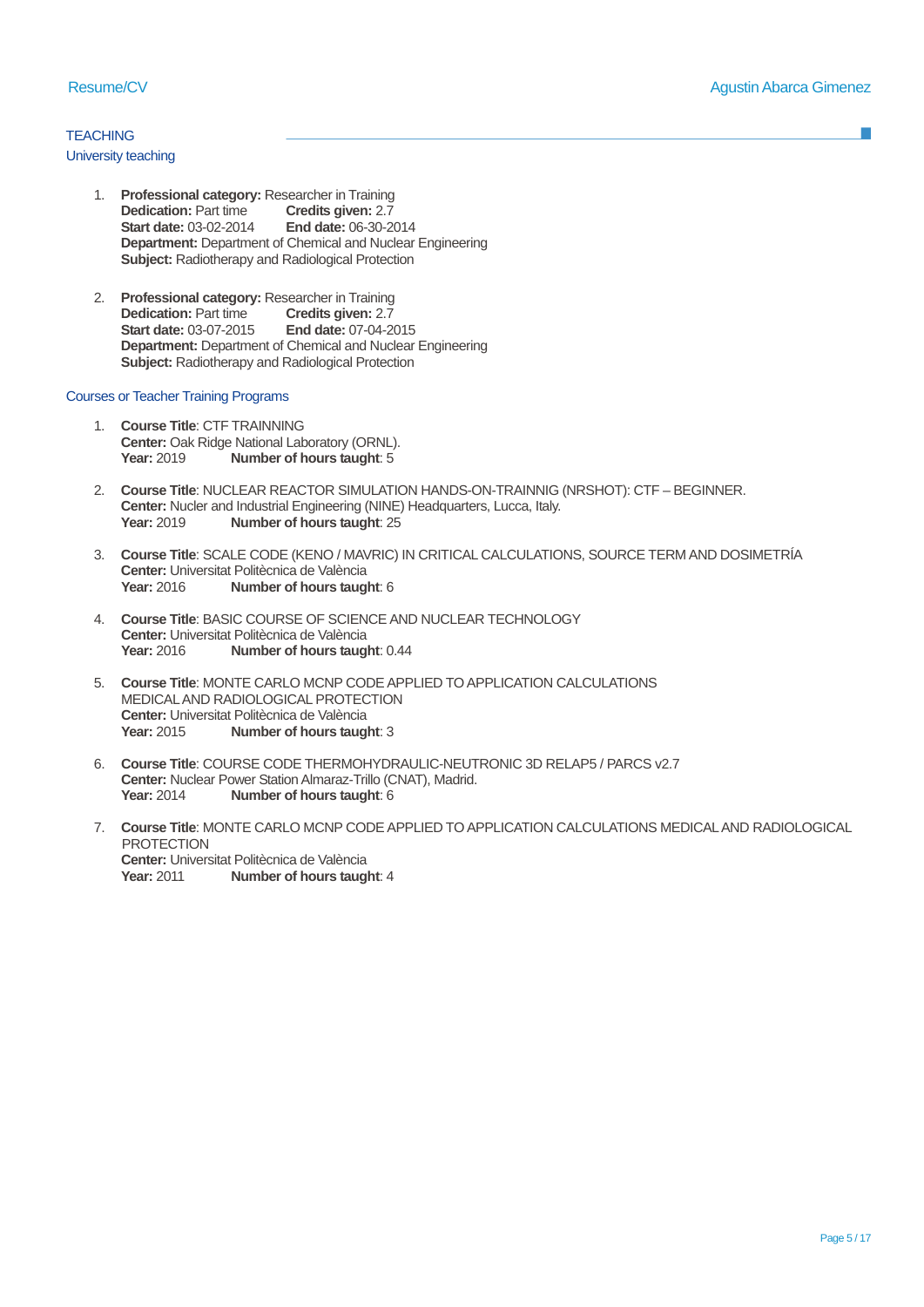SCIENTIFIC OR TECHNOLOGICAL ACTIVITY 1. **Name of the project**: Desarrollo de una Plataforma Multifísica de Altas Prestaciones para Simulaciones Termohidráulico-Neutrónicas en Ingeniería Nuclear (ENE2012-34585) **Body where project took place**: Universitat Politècnica de València **Head(s) researcher(s)**: Miró Herrero Rafael **Number of participating researchers**: 10 **Funding body or bodies:** MINISTERIO DE ECONOMIA INDUSTRIA Y COMPETITIVIDAD<br>Start date: 15/09/2013 **Duration of the project:** 24 months **Duration of the project: 24 months Total amount**: 85.410 2. **Name of the project**: OPENNUC. PLATAFORMA DE SIMULACIÓN TERMOHIDRÁULICO-NEUTRÓNICA 3D DE ALTAS PRESTACIONES Y CAPACIDADES AVANZADAS. VALIDACIÓN MEDIANTE BENCHMARKS INTERNACIONALES (SP20120487) **Body where project took place**: Universitat Politècnica de València **Head(s) researcher(s)**: Miró Herrero Rafael **Number of participating researchers**: 7 **Funding body or bodies: UNIVERSIDAD POLITECNICA DE VALENCIA**<br>**Start date: 31/12/2012 Duration of the project: 12 months Duration of the project: 12 months Total amount**: 0 3. **Name of the project**: INEUTRON: METODOLOGIA DE ANALISIS DE INCERTIDUMBRES APLICADA A LOS MODELOS NEUTRONICOS DE PLANTAS NUCLEARES (2670) **Body where project took place**: Universitat Politècnica de València **Head(s) researcher(s)**: Verdú Martín Gumersindo Jesús **Number of participating researchers**: 8 **Funding body or bodies: UNIVERSIDAD POLITECNICA DE VALENCIA**<br>Start date: 15/12/2010 **Duration of the project:** 12 months **Duration of the project: 12 months Total amount**: 11.500 4. **Name of the project:** DESARROLLO Y VALIDACION EXPERIMENTAL DE UN SISTEMA DE PLANIFICACION DE TRATAMIENTOS RADIOTERAPEUTICOS UTILIZANDO TECNICAS DE MONTE CARLO (PPI-06-05-5700) **Body where project took place**: Universitat Politècnica de València **Head(s) researcher(s)**: Miró Herrero Rafael **Number of participating researchers**: 9 Participation in R&D&I projects funded in competitive tenders by public or private bodies

**Funding body or bodies: UNIVERSIDAD POLITECNICA DE VALENCIA**<br>Start date: 31/12/2005 **Duration of the project:** 24 months **Duration of the project: 24 months Total amount**: 14.900

Participation in R&D&I contracts, agreements or projects, not the result of competitive bidding, with companies (or internally in them) and/or governments

- 1. **Name of the project**: MEJORA DE LOS MODELOS DE COMBUSTIBLE Y DOCUMENTACION DEL CODIGO COBRA-TF/IBER **Body where project took place**: Universitat Politècnica de València **Head researcher**: Verdú Martín Gumersindo Jesús **Number of participating researchers**: 5 **Funding body: IBERDROLA GENERACION NUCLEAR, S.A.**<br>**Start date: 08/09/2015 Duration of project: 12 months Duration of project: 12 months Total amount**: 29.000
- 2. **Name of the project**: SERVICIOS DE ASESORAMIENTO TH/NEUTRONICO DE CNA DURANTE 2014-2015 **Body where project took place**: Universitat Politècnica de València **Head researcher**: Miró Herrero Rafael **Number of participating researchers**: 6 **Funding body: COMUNIDAD DE BIENES CENTRAL NUCLEAR DE ALMARAZ<br>Start date: 01/01/2015 <b>Duration of project:** 8 months **Duration of project: 8 months Total amount**: 30.000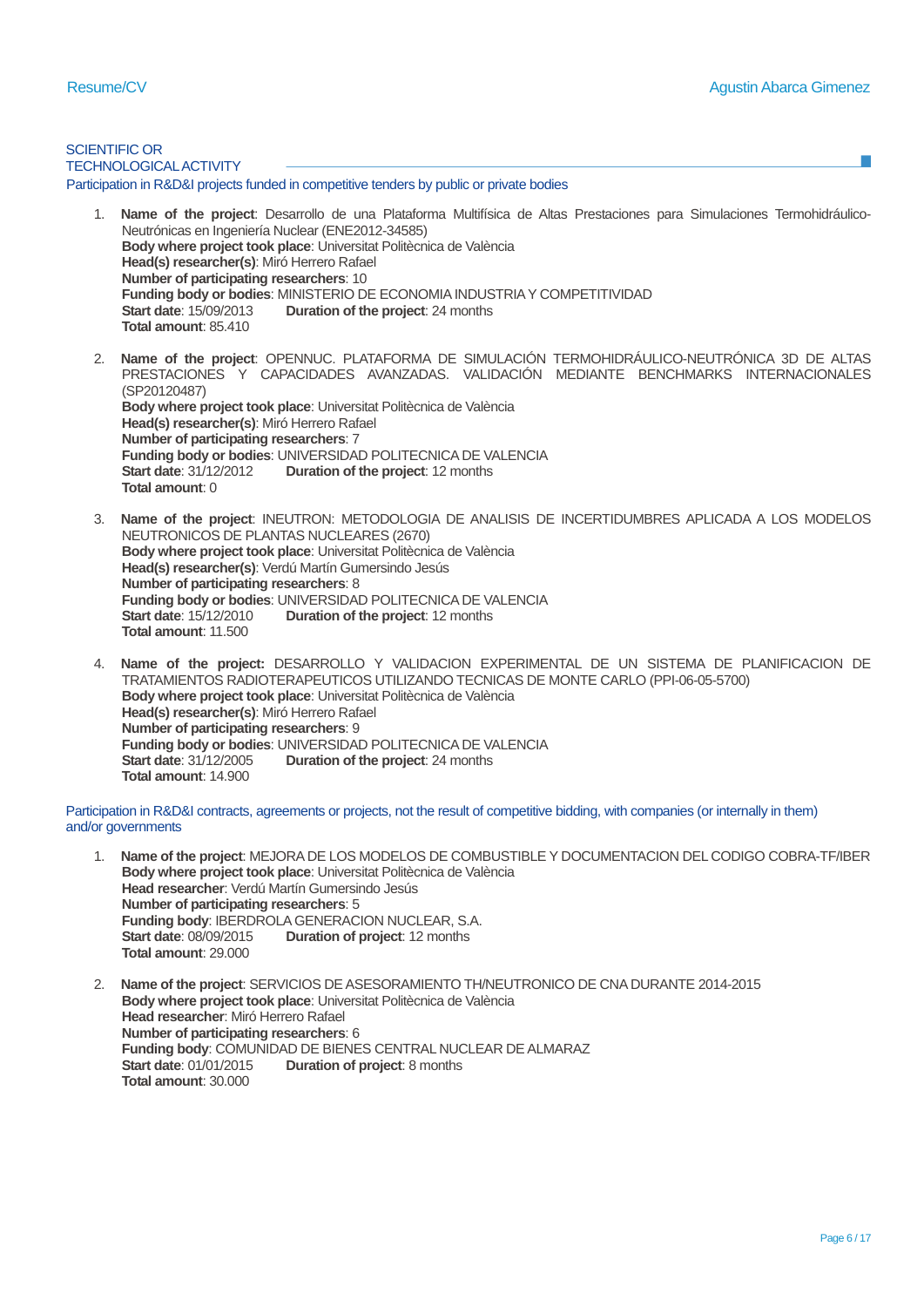- 3. **Name of the project**: SERVICIOS DE ASESORAMIENTO TH/NEUTRONICO DE CNT DURANTE 2014-2015 **Body where project took place**: Universitat Politècnica de València **Head researcher**: Miró Herrero Rafael **Number of participating researchers**: 5 **Funding body: C.B. CENTRAL NUCLEAR DE TRILLO**<br>**Start date: 01/01/2015 Duration of project: 8 mon Duration of project: 8 months Total amount**: 30.000
- 4. **Name of the project**: REVISION Y DOCUMENTACION DEL CODIGO COBRA-TF **Body where project took place**: Universitat Politècnica de València **Head researcher**: Verdú Martín Gumersindo Jesús **Number of participating researchers**: 5 **Funding body: IBERDROLA GENERACION NUCLEAR, S.A.**<br>**Start date: 01/09/2014 Duration of project: 8 months Duration of project: 8 months Total amount**: 29.000
- 5. **Name of the project**: DESARROLLO DE LA REPRODUCCION DEL SCRAM61 DE LA CN COFRENTES CON EL CODIGO TRAC-BF1/BE Y PARCS **Body where project took place**: Universitat Politècnica de València **Head researcher**: Verdú Martín Gumersindo Jesús **Number of participating researchers**: 5 **Funding body: IBERDROLA INGENIERIA Y CONSTRUCCION, S.A.U.**<br>**Start date: 24/07/2014 Duration of project:** 6 months **Duration of project: 6 months Total amount**: 24.000
- 6. **Name of the project**: INCORPORACION EN SIMULADORES AVANZADOS DE CAPACIDADES DE SIMULACION DE CONDICIONES LOCALES DE CADA BARRA: PROGRAMA COBRA, ACOPLAMIENTO COBRA-TF CON TRACE FASE FINAL **Body where project took place**: Universitat Politècnica de València **Head researcher**: Verdú Martín Gumersindo Jesús **Number of participating researchers**: 5 **Funding body: IBERDROLA GENERACION NUCLEAR, S.A.**<br>**Start date: 06/05/2013 Duration of project: 8 months Duration of project: 8 months Total amount**: 29.000
- 7. **Name of the project**: ANALISIS DEL RIA 3D CON RELAPS/PARCS PARA LA CN ALMARAZ (PEDIDO 4500024883) **Body where project took place**: Universitat Politècnica de València **Head researcher**: Verdú Martín Gumersindo Jesús **Number of participating researchers**: 5 **Funding body: IBERDROLA INGENIERIA Y CONSTRUCCION, S.A.U.**<br>**Start date: 30/09/2007 Duration of project: 15 months Duration of project: 15 months Total amount**: 29.500
- 8. **Name of the project**: PUESTA EN FUNCIONAMIENTO DE LA OPCION DE CINETICA 1D CON TRAC-BF1/APK Y SU VALIDACION CON EL INPUT DE PEACH-BOTOM TT (PEDIDO Nº: 4500024308) **Body where project took place**: Universitat Politècnica de València **Head researcher**: Verdú Martín Gumersindo Jesús **Number of participating researchers**: 4 **Funding body: IBERDROLA INGENIERIA Y CONSTRUCCION, S.A.U.**<br>Start date: 01/08/2007 **Duration of project:** 5 months **Duration of project:** 5 months **Total amount**: 12.000
- 9. **Name of the project**: PRESTACIONES DE SERVICIO DEL INSTITUTO DE SEGURIDAD INDUSTRIAL, RADIOFISICA Y MEDIO AMBIENTAL **Body where project took place**: Universitat Politècnica de València **Head researcher**: Arnal Arnal José Miguel **Number of participating researchers**: 9 **Funding body: CONSEJO DE SEGURIDAD NUCLEAR**<br>**Start date: 19/09/2005 Duration of project: 135 mo Duration of project: 135 months Total amount**: 0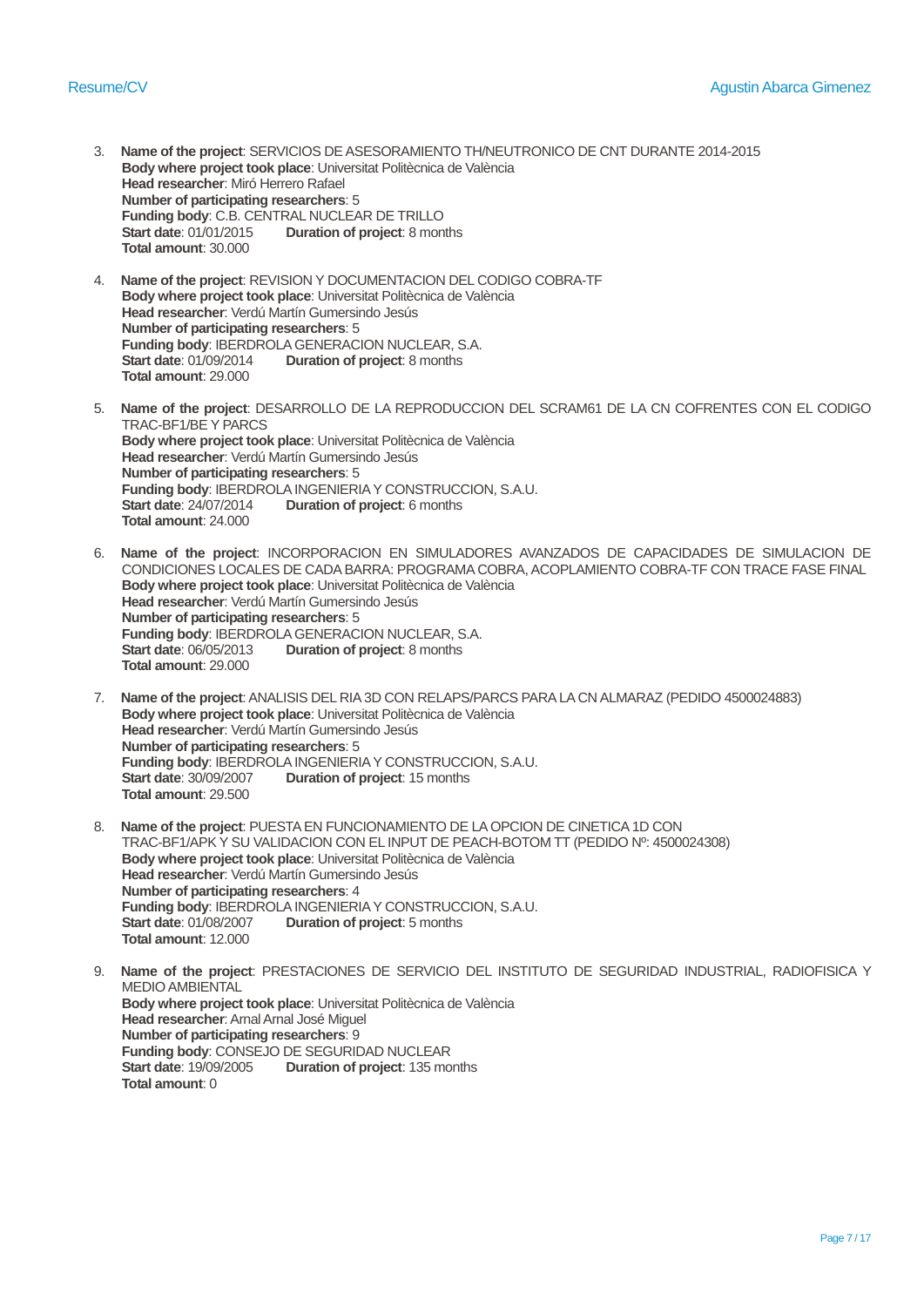#### SCIENTIFIC PRODUCTION

Publications, Scientific and Technical Documents published in International Journals

- 1. Patricio Hidalga, Agustín Abarca, Rafael Miró, Abdelkrim Sekrhi, Gumersindo Verdú. A multi-scale and multi-physics simulation methodology with the state-of-the-art tools for safety analysis in light water reactors applied to a turbine trip scenario (PART I). Nuclear Engineering and Design, vol 350, pp 195-204, 2019[. https://doi.org/10.1016/j.nucengdes.2019.05.008.](https://doi.org/10.1016/j.nucengdes.2019.05.008) **Type of production**: Article **Type of platform**: Journal
- 2. Ramos Peinado Enrique; Abarca Giménez Agustín; Román Moltó José Enrique; Miró Herrero Rafael. Verification of the Parallel Pin-Wise Core Simulator pCTF/PARCSv3.2 in Operational Control Rod Drop Transient Scenarios. Nuclear Science and Engineering, vol 187, pp. 254 -267. 2016. ISSN 0029-5639. **Type of production**: Article **Type of platform**: Journal
- 3. A. Abarca; Miró Herrero Rafael; Verdú Martín Gumersindo Jesús; J. A. Bermejo. Analysis of Thermal-hydraulic Fluctuations in Trillo NPP with CTF/PARCS v. 2.7 Coupled Code. Journal of Nuclear Engineering and Radiation Science. 2, pp. 1 - 5. 2016. ISSN 2332- 8983. DOI: 10.1115/1.4031660 ISSN: 2332-8983 **Type of production**: Article **Type of platform**: Journal
- 4. Enrique Ramos; Jose E. Roman; A. Abarca; Rafael Miró; Juan A. Bermejo. Control rod drop transient analysis with the coupled parallel code pCTF-PARCSv2.7. ANNALS OF NUCLEAR ENERGY. 87, pp. 308 - 317. 2016. ISSN 0306-4549. DOI: 10.1016/j.anucene.2015.09.016 **Type of production**: Article **Type of platform**: Journal
- 5. Á. Bernal; Abarca Giménez Agustín; Barrachina Celda Teresa María; Miró Herrero Rafael. Methodology to resolve the transport equation with the discrete ordinates code TORT into the IPEN/MB-01 reactor. INTERNATIONAL JOURNAL OF COMPUTER MATHEMATICS. 91, pp. 113 - 123. 2014. ISSN 0020-7160. DOI: 10.1080/00207160.2013.799668 **Type of production**: Article **Type of platform**: Journal
- 6. Abarca Giménez Agustín; Barrachina Celda Teresa María; Miró Herrero Rafael; Ginestar Peiro Damián; Verdú Martín Gumersindo Jesús. Peach Bottom instability analysis with a RELAP5/PARCSv2.7 detailed thermal-hydraulic-neutronic model. NUCLEAR ENGINEERING AND DESIGN. 249, pp. 24 - 34. 2012. ISSN 0029-5493 **Type of production**: Article **Type of platform**: Journal
- 7. Abarca Giménez Agustín; Barrachina Celda Teresa María; Miró Herrero Rafael; Verdú Martín Gumersindo Jesús. PWR Core Analysis with COBRA-TF/PARCSv2.7 Coupled Codes. Transactions of the American Nuclear Society. pp. 965 - 968. 2012. ISSN 0003-018x
	- **Type of production**: Article **Type of platform**: Journal
- 8. Miró Herrero Rafael; Barrachina Celda Teresa María; Abarca Giménez Agustín; Verdú Martín Gumersindo Jesús. IMPLEMENTATION OF CONTROL ROD MOVEMENT AND BORON INJECTION OPTIONS BY USING CONTROL VARIABLES IN RELAP5/PARCS V2.7 COUPLED CODE. Progress in Nuclear Energy. 53, pp. 1084 - 1090. 2011. ISSN 0149-1970. DOI: http://dx.doi.org/10.1016/j.bbr.2011.03.031 **Type of production**: Article **Type of platform**: Journal
- 9. Abarca Giménez Agustín; Barrachina Celda Teresa María; Miró Herrero Rafael; Verdú Martín Gumersindo Jesús. Instability Analysis in Peach Bottom NPP Using a Whole Core Thermalhydraulic-Neutronic Model with RELAP5/PARCS v2.7. Journal Progress in Nuclear Science and Technology. 2, pp. 130 - 138. 2011. ISSN 2185-4823 **Type of production**: Article **Type of platform**: Journal
- 10. Ródenas Diago José; Abarca Giménez Agustín; Gallardo Bermell Sergio. Analysis of dose rates received around the storage pool for irradiated control rods in a BWR nuclear power plant. APPLIED RADIATION AND ISOTOPES. 69, pp. 1104 - 1107. 2011. ISSN 0969-8043. DOI: 10.1016/j.apradiso.2010.10.019 **Type of production**: Article **Type of platform**: Journal
- 11. J. Ródenas; S. Gallardo; A. Abarca. Analysis of the dose rate produced by control rods discharged from a BWR into the irradiated fuel pool. APPLIED RADIATION AND ISOTOPES. 68, pp. 909 - 912. 2010. ISSN 0969-8043 **Type of production**: Article **Type of platform**: Journal
- 12. J. Ródenas; S. Gallardo; A. Abarca. Estimation of the activity generated by neutron activation in control rods of a BWR. APPLIED RADIATION AND ISOTOPES. 68, pp. 905 - 908. 2010. ISSN 0969-8043 **Type of production**: Article **Type of platform**: Journal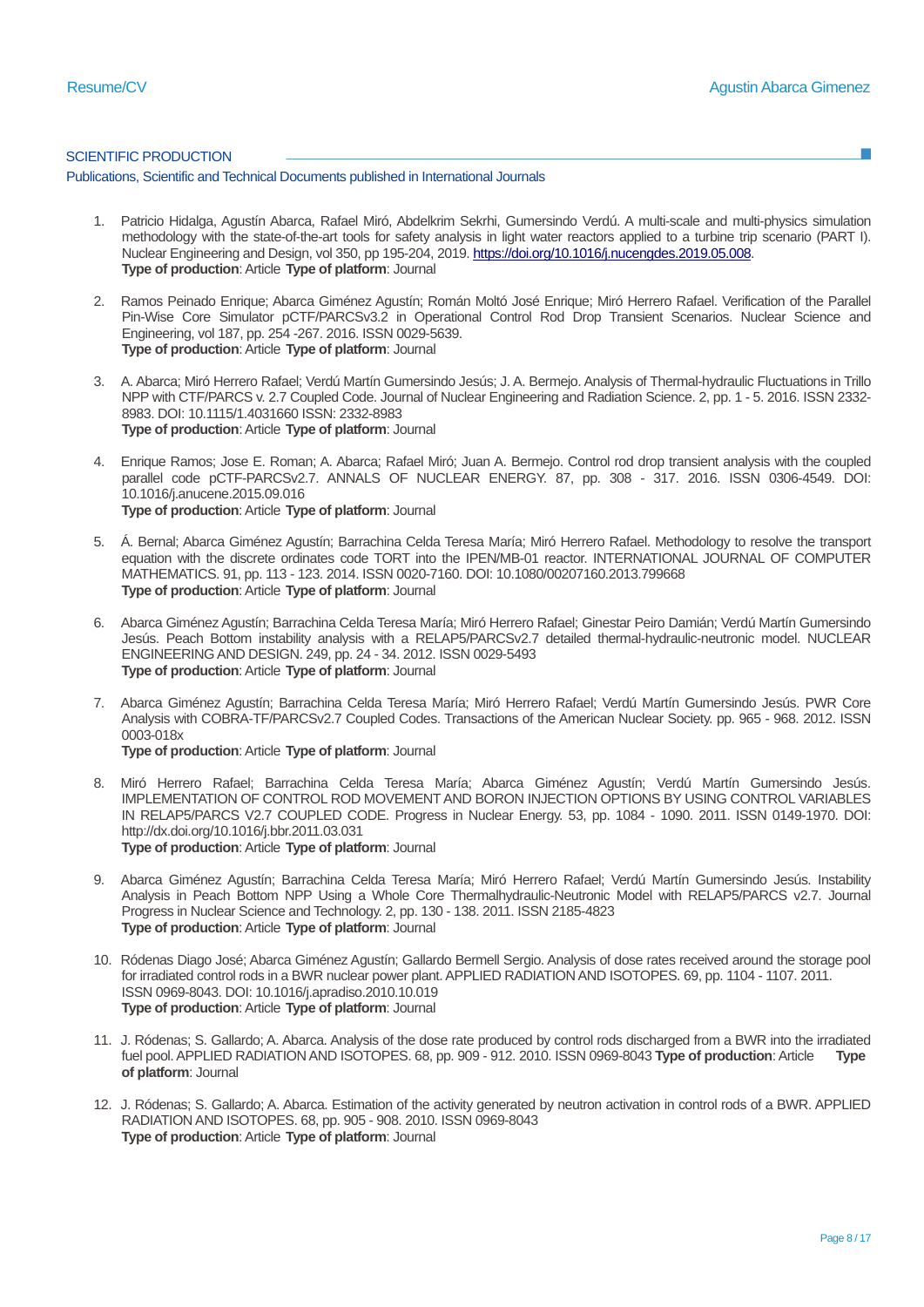13. J. Ródenas; A. Abarca; S. Gallardo. Validation of the Monte Carlo model developed to assess the activity generated in control rods of a BWR. NUCLEAR INSTRUMENTS & METHODS IN PHYSICS RESEARCH: SECTION A-ACCELERATORS SP. 619, pp. 258 - 261. 2010. ISSN 0168-9002

**Type of production**: Article **Type of platform**: Journal

Publications, Scientific and Technical Documents published in National Journals

- 1. Garcia-Fenoll Marina; Abarca Giménez Agustín; Gomez-Zarzuela-Quel Consuelo; Barrachina Celda Teresa María; Miró Herrero Rafael; Verdú Martín Gumersindo Jesús. CURSO CÓDIGO ACOPLADO TERMOHIDRÁULICO-NEUTRÓNICO 3D RELAP5/PARCS v2.7. Editorial Universitat Politècnica de València, 2015. ISSN V-1528-2015 **Type of production**: Book **Type of platform**: Book
- 2. T. Barrachina; M. Garcia-Fenoll; A. Abarca; R. Miró; G. Verdú; A. Soler; A. Concejal. ACOPLAMIENTO DE LOS CÓDIGOS TRACBF1/PARCSv2.7 EN LINUX SIN INTERFAZ EXTERNA DE COMUNICACIÓN. Nuclear España. pp. 78 - 83. 2014. ISSN 1137-2885 **Type of production**: Article **Type of platform**: Journal
- 3. Gomez-Zarzuela-Quel Consuelo; Abarca Giménez Agustín; T. Barrachina; Miró Herrero Rafael; Verdú Martín Gumersindo Jesús. Análisis de estabilidad de Peach Bottom NPP mediante TRACE/PARCS. Nuclear España. pp. 122 - 132. 2014. ISSN 1137-2885 **Type of production**: Article **Type of platform**: Journal
- 4. Á. Bernal; Abarca Giménez Agustín; Miró Herrero Rafael; Verdú Martín Gumersindo Jesús. Determinación del nivel del agua del núcleo de reactores PWR usando la señal de detectores neutrónicos excore. Nuclear España. pp. 80 - 90. 2014. ISSN 1137-2885 **Type of production**: Article **Type of platform**: Journal
- 5. Ramos Peinado Enrique; Abarca Giménez Agustín; Román Moltó José Enrique; Miró Herrero Rafael. Mejoras en la versión paralela del código termohidráulico de subcanal COBRA-TF. Nuclear España. pp. 123 - 131. 2014. ISSN 1137-2885 **Type of production**: Article **Type of platform**: Journal
- 6. Hidalga-García-Bermejo Patricio; A. Abarca; R. Miró; T. Barrachina; G. Verdú. VALIDACIÓN DEL CÓDIGO SUBCANAL CTF POR MEDIO DE LOS RESULTADOS EXPERIMENTALES DEL BENCHMARK PSBT DE LA OECD/NEA. Nuclear España. pp. 79 - 93. 2014. ISSN 1137-2885 **Type of production**: Article **Type of platform**: Journal
- 7. A. Abarca; R. Miró; T. Barrachina; G. Verdú. Validación del Modelo de Crítical Heat Flux de COBRA-TF frente a los Experimentos de Post-Dryout realizados por el Royal Institute of Technology. Nuclear España. pp. 79 - 92. 2014. ISSN 1137-2885 **Type of production**: Article **Type of platform**: Journal
- 8. Abarca Giménez Agustín; Miró Herrero Rafael; Barrachina Celda Teresa María; Verdú Martín Gumersindo Jesús; A. Soler. Análisis de alta fidelidad de un elemento BWR con los códigos COBRA-TF/PARCS y TRACE. Nuclear España. pp. 123 - 138. 2013. ISSN 1137-2885 **Type of production**: Article **Type of platform**: Journal
- 9. Abarca Giménez Agustín; Ramos Peinado Enrique; Román Moltó José Enrique; Miró Herrero Rafael. Aproximación paralela del código termohidráulico de subcanal COBRA-TF. Nuclear España. pp. 103 - 116. 2013. ISSN 1137-2885 **Type of production**: Article **Type of platform**: Journal
- 10. Á. Bernal; Abarca Giménez Agustín; T. Barrachina; Miró Herrero Rafael; Verdú Martín Gumersindo Jesús. Metodología para resolver la ecuación del transporte con el código de ordenadas discretas TORT en el reactor IPEN/MB-01. Nuclear España. pp. 17 - 30. 2013. ISSN 1137-2885 **Type of production**: Article **Type of platform**: Journal
- 11. Abarca Giménez Agustín; Barrachina Celda Teresa María; Miró Herrero Rafael; Verdú Martín Gumersindo Jesús. Validación del código acoplado COBRA-TF/PARCSv2.7 ante un transitorio de inyección de boro. Nuclear España. pp. 102 - 109. 2013. ISSN 1137-2885 **Type of production**: Article **Type of platform**: Journal
- 12. Garcia-Fenoll Marina; Abarca Giménez Agustín; Barrachina Celda Teresa María; Miró Herrero Rafael; Verdú Martín Gumersindo Jesús. DESARROLLO DE UNA METODOLOGÍA DE ANÁLISIS DE INSETABILIDADES EN REACTORES BWR. Nuclear España. pp. 76 - 76. 2012. ISSN 1137-2885 **Type of production**: Article **Type of platform**: Journal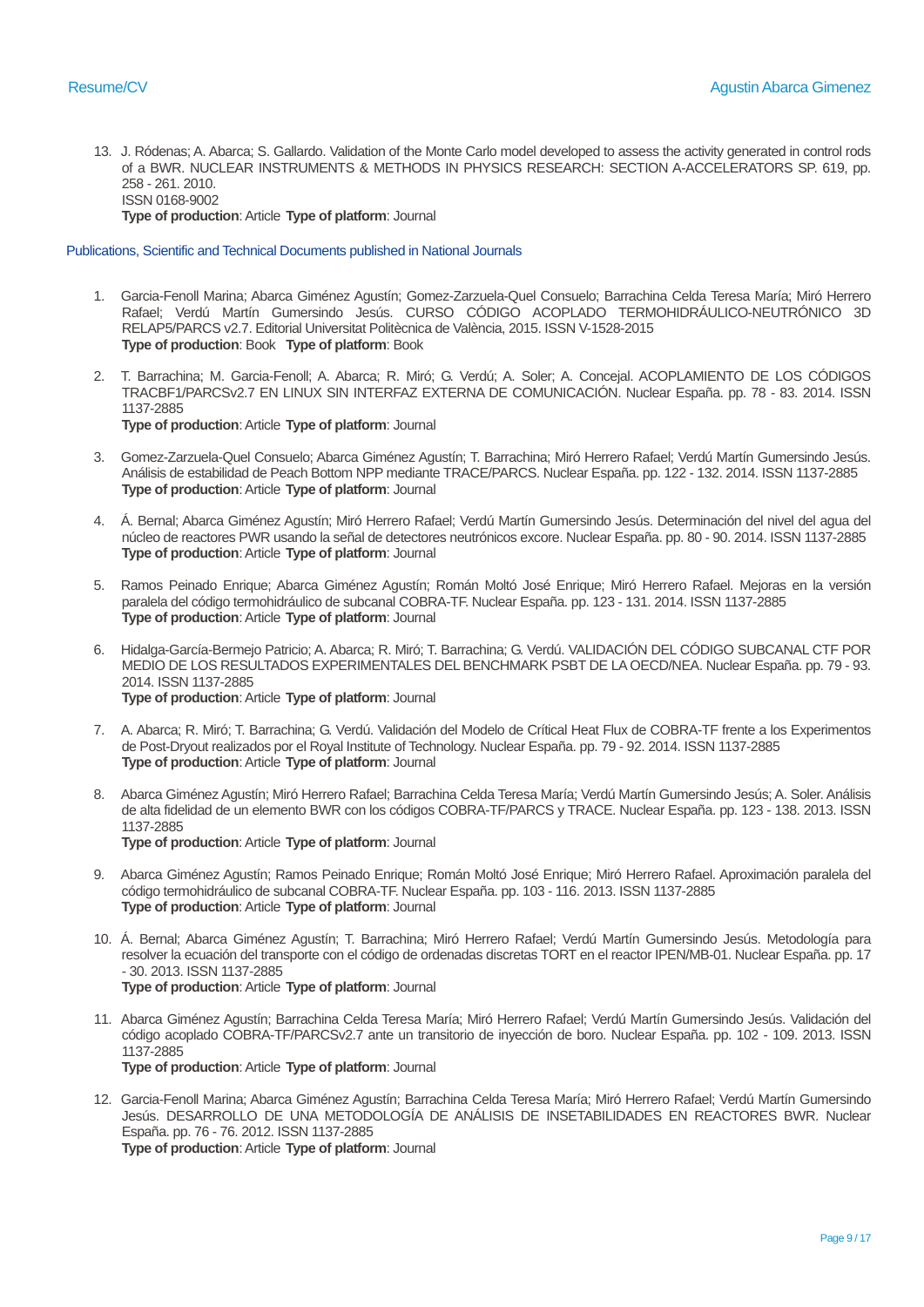- 13. Abarca Giménez Agustín; Barrachina Celda Teresa María; Miró Herrero Rafael; Verdú Martín Gumersindo Jesús. PROCEDIMIENTO PARA EL ACOPLE DEL CÓDIGO TERMOHIDRÁULICO DE SUBCANAL COBRA-TF Y EL NEUTRÓNICO PARCS V2.7. Nuclear España. pp. 117 - 117. 2012. ISSN 1137-2885 **Type of production**: Article **Type of platform**: Journal
- 14. Abarca Giménez Agustín; Barrachina Celda Teresa María; Miró Herrero Rafael; Verdú Martín Gumersindo Jesús. SIMULACIÓN DE UN NÚCLEO PWR CON EL CÓDIGO ACOPLADO COBRA-TF/PARCS V2.7. Nuclear España. pp. 77 - 77. 2012. ISSN 1137- 2885 **Type of production**: Article **Type of platform**: Journal
- 15. Abarca Giménez Agustín; Barrachina Celda Teresa María; Miró Herrero Rafael; Ginestar Peiro Damián; Verdú Martín Gumersindo Jesús. ANÁLISIS DE ESTABILIDAD EN EL REACTOR BWR RINGHALS 1 CON LOS CÓDIGOS ACOPLADOS RELAP5/PARCS V2.7. Nuclear España. pp. 27 - 27. 2011. ISSN 1137-2885 **Type of production**: Article **Type of platform**: Journal
- 16. Garcia-Fenoll Marina; Abarca Giménez Agustín; Barrachina Celda Teresa María; Miró Herrero Rafael; Verdú Martín Gumersindo Jesús. ANÁLISIS DE UN TRANSITORIO DE INYECCIÓN DE BORO EN UN REACTOR PWR CON EL CÓDIGO ACOPLADO RELAP5/PARCSV2.7. Nuclear España. pp. 49 - 49. 2011. ISSN 1137-2885 **Type of production**: Article **Type of platform**: Journal
- 17. Abarca Giménez Agustín; Barrachina Celda Teresa María; Miró Herrero Rafael; Ginestar Peiro Damián; Verdú Martín Gumersindo Jesús. ESTUDIO PARAMÉTRICO DE DIFERENTES PERTURBACIONES APLICADAS AL REACTOR DE LA CENTRAL NUCLEAR DE RINGHALS 1 CON LOS CÓDIGOS ACOPLADOS RELAP5/PARCS. Nuclear España. pp. 123 - 123. 2011. ISSN 1137-2885 **Type of production**: Article **Type of platform**: Journal
- 18. A. Abarca; T. Barrachina; R. Miró; G. Verdú. Análisis de estabilidad en C. N. Peach Bottom utilizando un modelo neutrónicotermohidráulico de núcleo completo con el código acoplado RELAP5/PARCS v2.7. Nuclear España. 1, pp. 89 - 90. 2010. ISSN 1137-2885 **Type of production**: Article **Type of platform**: Journal

#### Work presented in conferences at the national or international level

- 1. **Title**: Improvement of the Doppler Feedback Accuracy in CTF-PARCS Coupled Simulations using CTFFuel module. **Name of the conference**: ICAPP 2019 – International Congress on Advances in Nuclear Power Plants **City of the publishing body**: Juan-les-pins, France **Date of the event**: 12-15/05/2019 A.Abarca; M. Avramova; K. Ivanov;
- 2. **Title**: Multi-physics platform based on NRC codes for improved estimates of local safety parameters for efficient evaluation of realistic safety margins for real-size reactor core modeling **Name of the conference**: CAMP 2019 Spring Meeting **City of the publishing body**: Valencia (Spain), **Date of the event**: 06/2019 A.Abarca; M. Avramova; K. Ivanov;
- 3. **Title**: High Efficiency Steady State in Burnup Fuel Performance Module for CTF. **Name of the conference**: ANS Winter Meeting and Nuclear Technology Expo **City of the publishing body**: Orlando, Florida, US **Date of the event**: 11-15/11/2018 A. Abarca; M. Avramova; K. Ivanov;
- 4. **Title**: BEPU methodology for the void fraction prediction in PWR fuel bundles validated with the PSBT benchmark for steady state and transient cases. **Name of the conference**: PHYTRA4 – The Fourth International Conference on Physics and Technology of Reactors and Applications **City of the publishing body**: Marrakech, Morocco, **Date of the event**: 17-19/09/2018 P. Hidalga; R. Miró; A. Abarca;
- 5. **Title**: Evaluation of a BEPU Methodology with State-Of-The-Art Tools in a Non-Realistic Turbine Trip with ATWS for a BWR **Name of the conference**: BEPU – Best Estimate Plus Uncertainty International Conference. **City of the publishing body**: Lucca, Italy, **Date of the event**: 13-18/05/2018 P. Hidalga, A. Abarca, R. Miró, A. Sekhri, W. Zhe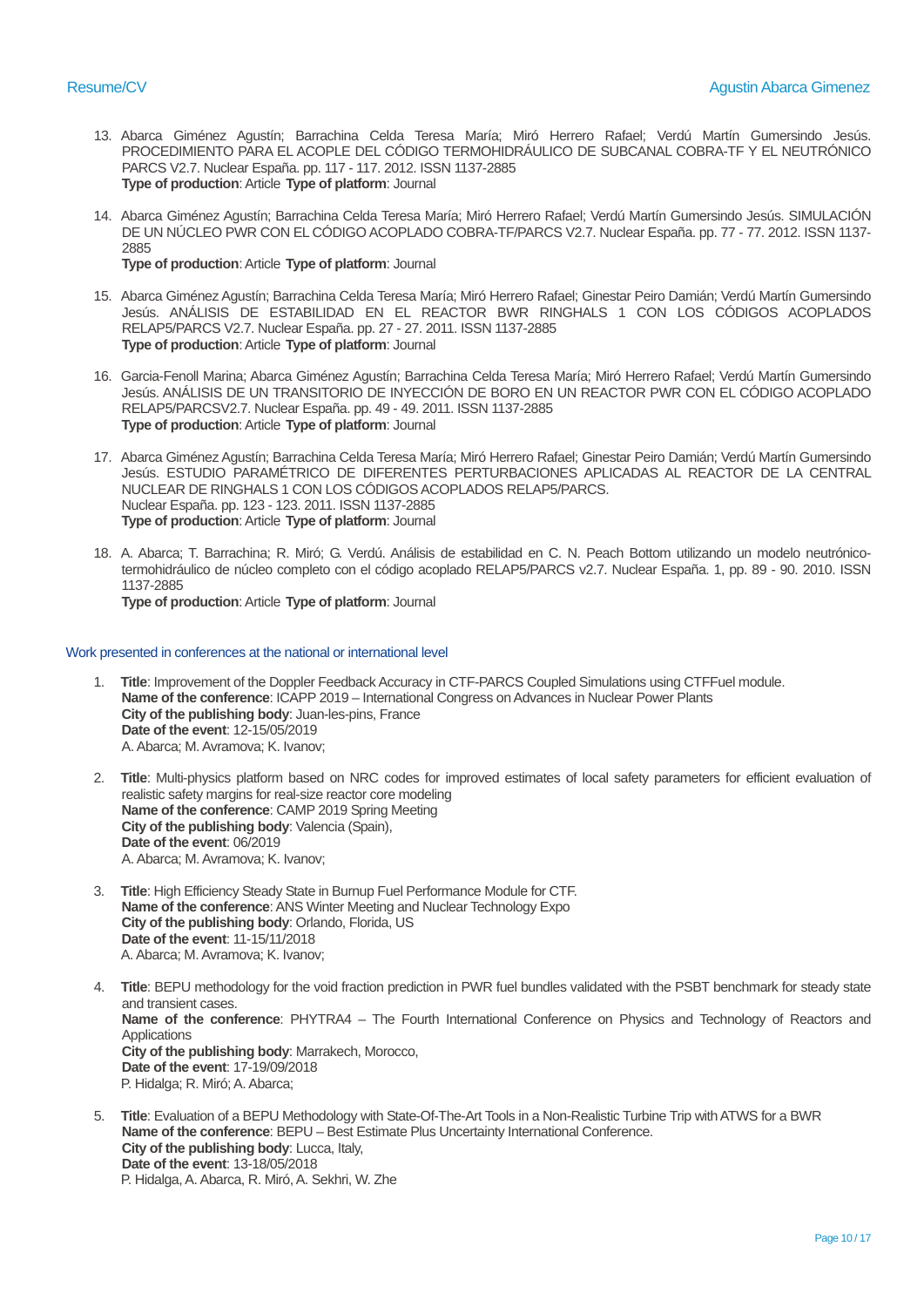- 6. **Title**: Uncertainty and Sensitivity Analysis in Void Fraction Prediction with CTF-UPVIS of the PSBT and BFBT Fuel Models for Transient Cases **Name of the conference**: BEPU – Best Estimate Plus Uncertainty International Conference. **City of the publishing body**: Lucca, Italy, **Date of the event**: 13-18/05/2018 P. Hidalga, A. Abarca, R. Miró
- 7. **Title**: Verification of PARCSv3.2 coupled code in a Turbine Trip Scenario **Name of the conference**: International Congress on Advances in Nuclear Power Plants (ICAPP 2017) **City of the publishing body**: Fukui and Kyoto, Japan, **Date of the event**: 24-28/04/2017 Abarca; Hidalga-García-Bermejo, Patricio; Miró Herrero, Rafael; Verdú Martín, Gumersindo Jesús; Sekhri, A.
- 8. **Title**: ANALYSIS OF THE OECD PEACH BOTTOM TURBINE TRIP 2 BENCHMARK WITH THE CTF-IBER/PARCSv3.2 COUPLED CODE **Name of the conference**: 17th International Topical Meeting on Nuclear Reactor Thermal-Hydraulics (NURETH-17) **City of the publishing body: Xi'an, China Date of the event**: 3-8/09/2017 A. Abarca; R. Miró; Verdú Martín, Gumersindo Jesús; A. Soler
- 9. **Title**: IMPLEMENTATION OF GROENEVELD CRITICAL HEAT FLUX LOOK-UP TABLE IN FRAPTRAN AND ASSESSMENT AGAINTS THE POST-DRYOUT EXPERIMENTS PERFORMED AT THE ROYAL INSTITUTE OF TECHNOLOGY **Name of the conference**: 17th International Topical Meeting on Nuclear Reactor Thermal-Hydraulics (NURETH-17) **City of the publishing body: Xi'an, China Date of the event**: 3-8/09/2017 Abarca Giménez, Agustín; Hidalga-García-Bermejo, Patricio; Miró Herrero, Rafael; Verdú Martín, Gumersindo Jesús
- 10. **Title**: INTEGRATED METHODOLOGY FOR THE ANALYSIS OF FUEL INTEGRITY IN HIGH BURNUP FUEL ASSEMBLIES USING CTF-UPVIS, FRAPCON AND FRAPTRAN CODES **Name of the conference**: 17th International Topical Meeting on Nuclear Reactor Thermal-Hydraulics (NURETH-17) **City of the publishing body: Xi'an, China Date of the event**: 3-8/09/2017 Hidalga-García-Bermejo, Patricio; Abarca Giménez, Agustín; Miró Herrero, Rafael; Verdú Martín, Gumersindo Jesús
- 11. **Title**: THERMAL-HYDRAULIC UNCERTAINTY AND SENSIBILITY ANALYSIS APPLIED TO HIGH BURNUP BWR FUEL ELEMENTS USING CTF-UPVIS AND DAKOTA **Name of the conference**: 17th International Topical Meeting on Nuclear Reactor Thermal-Hydraulics (NURETH-17) **City of the publishing body: Xi'an, China Date of the event**: 3-8/09/2017 Hidalga-García-Bermejo, Patricio; A. Abarca; Miró Herrero, Rafael; Verdú Martín, Gumersindo Jesús
- 12. **Title**: VALIDATION OF THE NEW MULTIPHASE CFD SOLVER BOILEULERFOAM FOR THE SIMULATION OF FLOW BOILING **Name of the conference**: 17th International Topical Meeting on Nuclear Reactor Thermal-Hydraulics (NURETH-17) **City of the publishing body: Xi'an, China Date of the event**: 3-8/09/2017 Gomez-Zarzuela, Consuelo;A. Abarca; Miró Herrero, Rafael; Verdú Martín, Gumersindo Jesús
- 13. **Title**: PRACTICAL LEARNING FOR EXTERNAL BEAM RADIOTHERAPY TREATMENT PLANNING USING OPEN SOURCE PLANNERS **Name of the conference**: VI International Conference on Education and Training in Radiological Protection (ETRAP 2017) **City of the publishing body**: Valencia, Spain **Date of the event**: 30/05/2017 Gomez-Zarzuela-Quel, Consuelo; Abarca Giménez, Agustín; Bernal-Garcia, Alvaro; Morató-Rafet, Sergio; A. Querol; Miró Herrero, Rafael; Verdú Martín, Gumersindo Jesús
- 14. **Title**: TEACHING COMPUTATIONAL CAPABILITY FOR RADIATION PROTECTION AND SHIELDING IN SCALE **Name of the conference**: VI International Conference on Education and Training in Radiological Protection (ETRAP 2017) **City of the publishing body**: Valencia, Spain **Date of the event**: 30/05/2017 Gomez-Zarzuela-Quel, Consuelo; Abarca Giménez, Agustín; Bernal-Garcia, Alvaro; Morató-Rafet, Sergio; A. Querol; Miró Herrero, Rafael; Verdú Martín, Gumersindo Jesús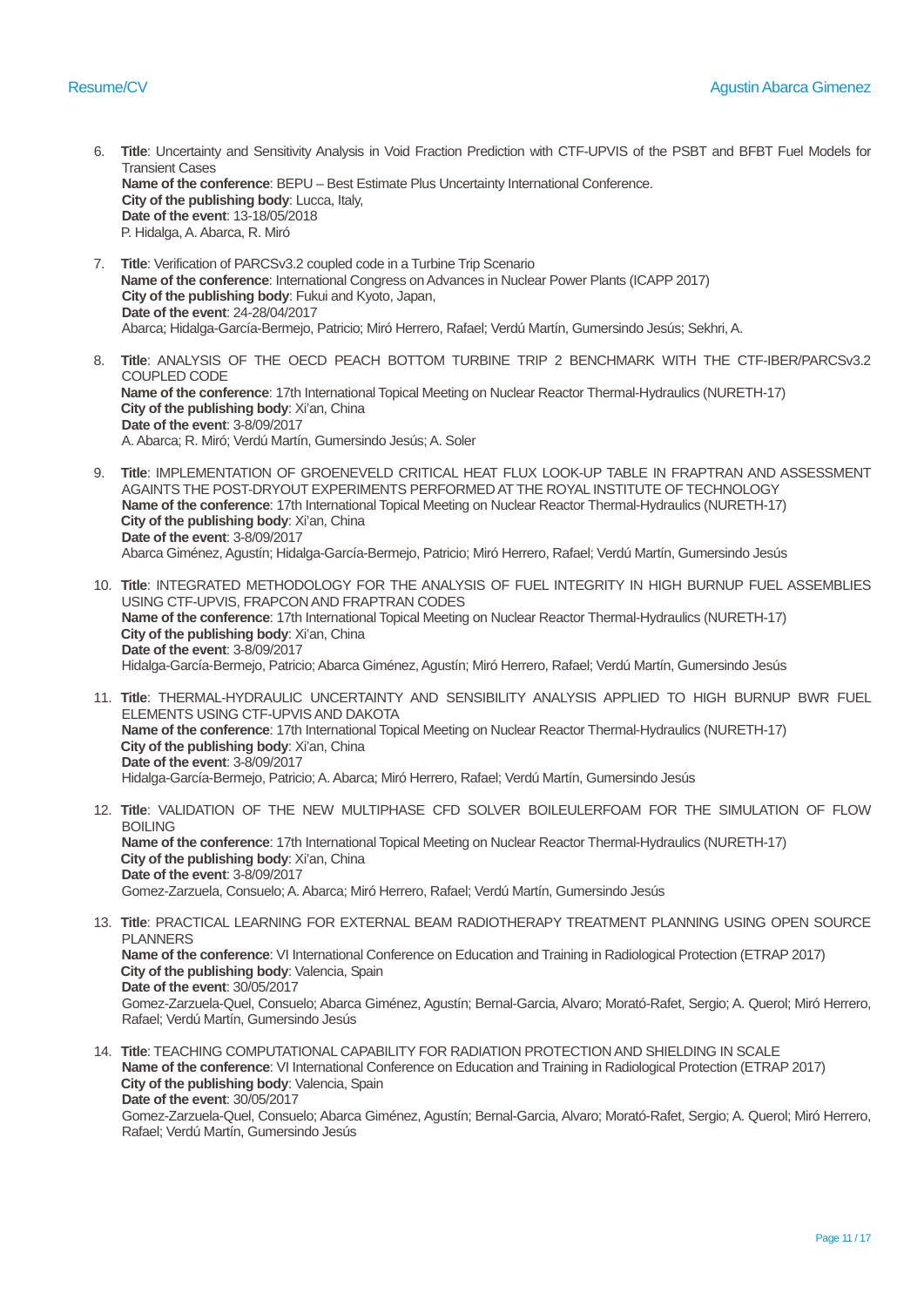- 15. **Title**: TRAINING IN EXTERNAL DOSIMETRY CALCULATIONS WITH COMPUTATIONAL CODES **Name of the conference**: VI International Conference on Education and Training in Radiological Protection (ETRAP 2017) **City of the publishing body**: Valencia, Spain **Date of the event**: 30/05/2017 Gomez-Zarzuela-Quel, Consuelo; Abarca Giménez, Agustín; Bernal-Garcia, Alvaro; Morató-Rafet, Sergio; A. Querol; Miró Herrero, Rafael; Verdú Martín, Gumersindo Jesús
- 16. **Title**: Análisis dosimétrico del contenedor MAGNASTOR para combustible gastado de reactores PWR **Name of the conference**: 42 Reunión Anual de la Sociedad Nuclear Española **City of the publishing body**: Santander, España, **Date of the event**: 30/09/2016 A. Bernal; A. Abarca; Fernando Mengod; Miró Herrero Rafael; Verdú Martín Gumersindo Jesús. "Programa y sinopsis de las ponencias Nuclear España: Revista de la Sociedad Nuclear española".pp. 1 - 9. Senda Editorial
- 17. **Title**: Conversión del modelo termohidráulico-neutrónico del circuito primario de un PWR de RELAP5 a TRACE **Name of the conference**: 42 Reunión Anual de la Sociedad Nuclear Española **City of the publishing body**: Santander, España, **Date of the event**: 30/09/2016 F. López-Cerón Nieto; A. Abarca Giménez; Miró Herrero Rafael; Verdú Martín Gumersindo Jesús. "Programa y sinopsis de las ponencias Nuclear España: Revista de la Sociedad Nuclear española".pp. 1 - 8. Senda Editorial
- 18. **Title**: Entorno gráfico interactivo bajo la plataforma SNAP para el análisis de seguridad nuclear de transitorios termohidráulicosneutrónicos 3D con el código TRACE/PARCS en centrales PWR-KWU **Name of the conference**: 42 Reunión Anual de la Sociedad Nuclear Española **City of the publishing body**: Santander, España, **Date of the event**: 30/09/2016 J.B. Martorell; R. Miró; C. Mesado; A. Abarca; T. Barrachina; G. Verdú. "Programa y sinopsis de las ponencias Nuclear España: Revista de la Sociedad Nuclear española".pp. 1 - 10. Senda Editorial
- 19. **Title**: Optimización del Multiplicador Bifásico de Fricción en el Código Termohidráulico de Subcanal CTF **Name of the conference**: 42 Reunión Anual de la Sociedad Nuclear Española **City of the publishing body**: Santander, España, **Date of the event**: 30/09/2016 A. Abarca; Miró Herrero Rafael; Verdú Martín Gumersindo Jesús; A. Soler; Concejal-Bermejo Alberto. "Programa y sinopsis de las ponencias Nuclear España: Revista de la Sociedad Nuclear española".pp. 1 - 10. Senda Editorial
- 20. **Title**: Verificación de los Modelos de Critical Heat Flux a Flujo Axial de Potencia no uniforme en el Código Termohidráulico de Subcanal CTF **Name of the conference**: 42 Reunión Anual de la Sociedad Nuclear Española **City of the publishing body**: Santander, España, **Date of the event**: 30/09/2016 A. Abarca; Miró Herrero Rafael; Verdú Martín Gumersindo Jesús; A. Soler; Concejal-Bermejo Alberto. "Programa y sinopsis de las ponencias Nuclear España: Revista de la Sociedad Nuclear española".pp. 1 - 8. Senda Editorial
- 21. **Title**: CTF\_developments\_and\_benchmarking\_at\_UPV\_CTF-3 **Name of the conference**: Third COBRA-TF User's Group Meeting (CTF-3) **City of the publishing body**: Villigen, Switzerland, **Date of the event**: 03/06/2016 A. Abarca. pp. 1 - 52.
- 22. **Title**: Dose rate analysis in a high capacity nuclear spent fuel storage system using the MAVRIC code **Name of the conference**: Physics of Reactors conference. Unifying Theory and Experiments in the 21st Century (PHYSOR 2016) **City of the publishing body**: Sun Valley, Idaho, USA, **Date of the event**: 05/05/2016 A. Bernal; A. Abarca; Miró Herrero Rafael; Verdú Martín Gumersindo Jesús. "Physics of Reactors 2016 (PHYSOR 2016): Unifying Theory and Experiments in the 21st Century".pp. 2825 - 2832. American Nuclear Society (ANS)
- 23. **Title**: Optimization of wall friction two-phase multiplier in the subchannel code CTF using the BFBT benchmark data **Name of the conference**: International Congress on Advances in Nuclear Power Plants (ICAPP 2016) **City of the publishing body**: San Francisco, USA, **Date of the event**: 20/04/2016 A. Abarca; Miró Herrero Rafael; Verdú Martín Gumersindo Jesús; A. Soler. "Proceedings ICAPP 2016".pp. 440 - 447. American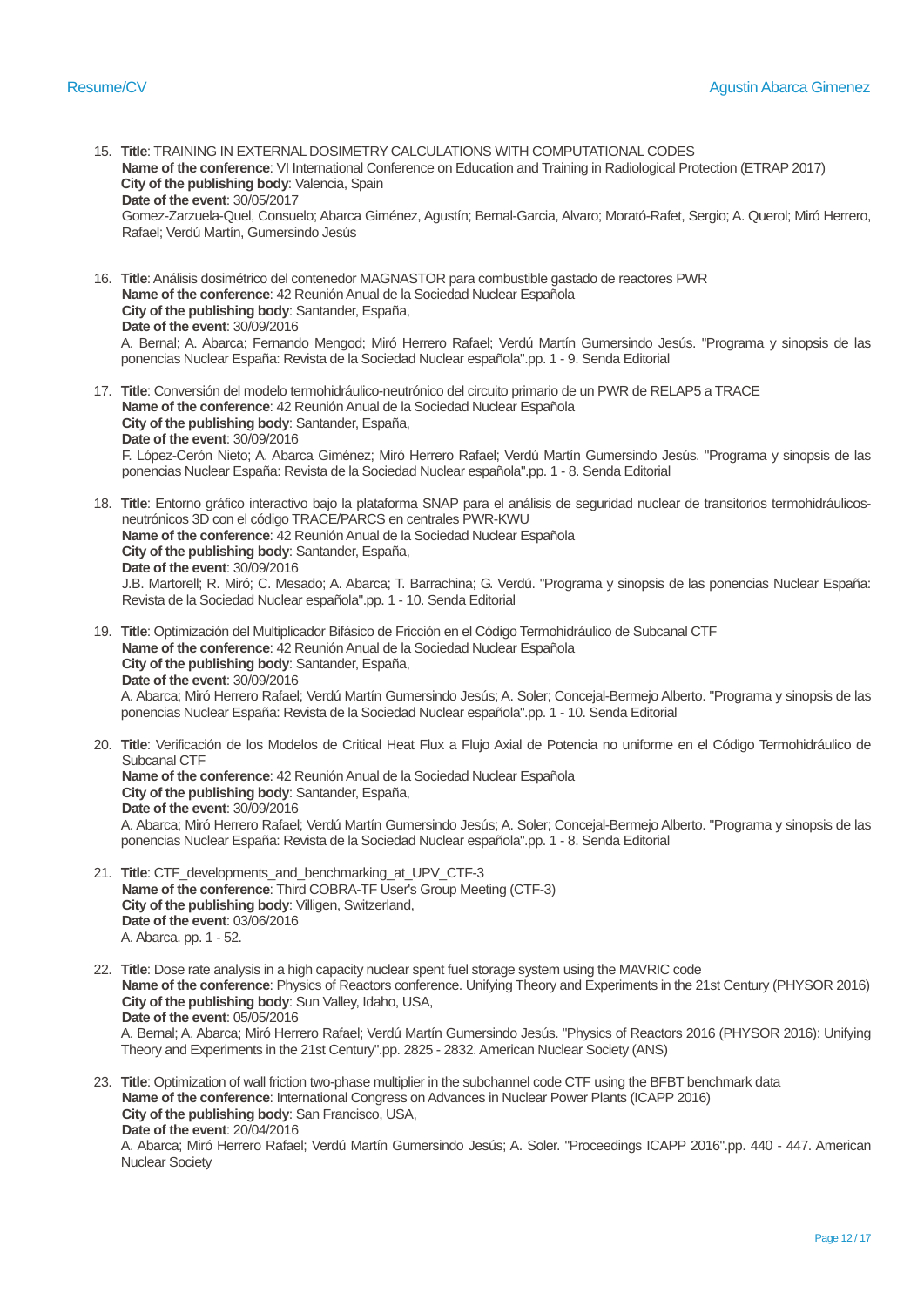- 24. **Title**: Análisis a Nivel de Varilla de Combustible de un Accidente de Inserción de Reactividad con el Código Acoplado Paralelo pCTF/PARCSv2.7 **Name of the conference**: 41 Reunión Anual de la Sociedad Nuclear Española **City of the publishing body**: A Coruña, España, **Date of the event**: 25/09/2015 Abarca Giménez Agustín; Ramos Peinado Enrique; Román Moltó José Enrique; Miró Herrero Rafael. "Ponencias de la 41 Reunión Anual de la SNE". pp. 133 - 133. Sociedad Nuclear Española (SNE)
- 25. **Title**: Análisis de estabilidad del reactor BWR Ringhals-I mediante los códigos acoplados TRACE/PARCS **Name of the conference**: 41 Reunión Anual de la Sociedad Nuclear Española **City of the publishing body**: A Coruña, España, **Date of the event**: 25/09/2015 Gomez-Zarzuela-Quel Consuelo; Abarca Giménez Agustín; Barrachina Celda Teresa María; Miró Herrero Rafael; Verdú Martín Gumersindo Jesús. "Ponencias de la 41 Reunión Anual de la SNE". pp. 19 - 19. Sociedad Nuclear Española (SNE)
- 26. **Title**: Análisis de Fluctuaciones Termo-Hidráulicas en un Reactor PWR con el Código Acoplado CTF/PARCSv2.7 **Name of the conference**: 41 Reunión Anual de la Sociedad Nuclear Española **City of the publishing body**: A Coruña, España, **Date of the event**: 25/09/2015 Abarca Giménez Agustín; Barrachina Celda Teresa María; Miró Herrero Rafael; Verdú Martín Gumersindo Jesús. "Ponencias de la 41 Reunión Anual de la SNE". pp. 86 - 87. Sociedad Nuclear Española (SNE)
- 27. **Title**: Validación del Código Acoplado CTF/PARCSv2.7 ante un Transitorio de Caída de Barra de Control **Name of the conference**: 41 Reunión Anual de la Sociedad Nuclear Española **City of the publishing body**: A Coruña, España, **Date of the event**: 25/09/2015 Abarca Giménez Agustín; Barrachina Celda Teresa María; Miró Herrero Rafael; Verdú Martín Gumersindo Jesús. "Ponencias de la 41 Reunión Anual de la SNE". pp. 86 - 86. Sociedad Nuclear Española (SNE)
- 28. **Title**: Visualización en 3D de PARCS y COBRA-TF mediante el uso del paquete de herramientas VTK **Name of the conference**: 41 Reunión Anual de la Sociedad Nuclear Española **City of the publishing body**: A Coruña, España, **Date of the event**: 25/09/2015 Gomez-Zarzuela-Quel Consuelo; Abarca Giménez Agustín; Barrachina Celda Teresa María; Miró Herrero Rafael; Verdú Martín Gumersindo Jesús. "Ponencias de la 41 Reunión Anual de la SNE". pp. 132 - 132. Sociedad Nuclear Española (SNE)
- 29. **Title**: Ringhals-1 BWR Stability Analysis with TRACE/PARCS **Name of the conference**: 24th International Conference Nuclear Energy for New Europe (NENE 2015) **City of the publishing body**: Portoroz, Slovenia, **Date of the event**: 17/09/2015 Gomez-Zarzuela-Quel Consuelo; Barrachina Celda Teresa María; Abarca Giménez Agustín; Miró Herrero Rafael; Verdú Martín Gumersindo Jesús. "Proceedings NENE 2015". pp. 1 - 9. Nuclear Society of Slovenia
- 30. **Title**: Pin Level Safety Analysis in a Reactivity Insertion Accident (RIA) Scenario with the Parallel Coupled Code pCTF/PARCSv2.7 **Name of the conference**: 2nd Frontiers in Computational Physics Conference: Energy Sciences **City of the publishing body**: Zurich, Switzerland, **Date of the event**: 05/06/2015 Abarca Giménez Agustín; Ramos Peinado Enrique; Román Moltó José Enrique; Miró Herrero Rafael. pp. 1 - 62.
- 31. **Title**: CTF Developments and Benchmarking at the UPV **Name of the conference**: Second COBRA-TF user group meeting (CTF-2) **City of the publishing body**: Madrid, Spain, **Date of the event**: 21/05/2015 Abarca Giménez Agustín; Miró Herrero Rafael; Verdú Martín Gumersindo Jesús. pp. 1 - 35.
- 32. **Title**: Improvement of the Critical Heat Flux models of COBRA-TF and Assessment against the Post-Dryout Experiments Performed at the Royal Institute of Technology **Name of the conference**: 10th International Topical Meeting on Nuclear Thermal-Hydraulics, Operation and Safety (NUTHOS-10) **City of the publishing body**: Okinawa, Japan, **Date of the event**: 18/12/2014 Abarca Giménez Agustín; Miró Herrero Rafael; Barrachina Celda Teresa María; Verdú Martín Gumersindo Jesús. "10th International Topical Meeting on Nuclear Thermal-Hydraulics, Operation and Safety (NUTHOS-10). Book of abstracts".pp. 1 - 12.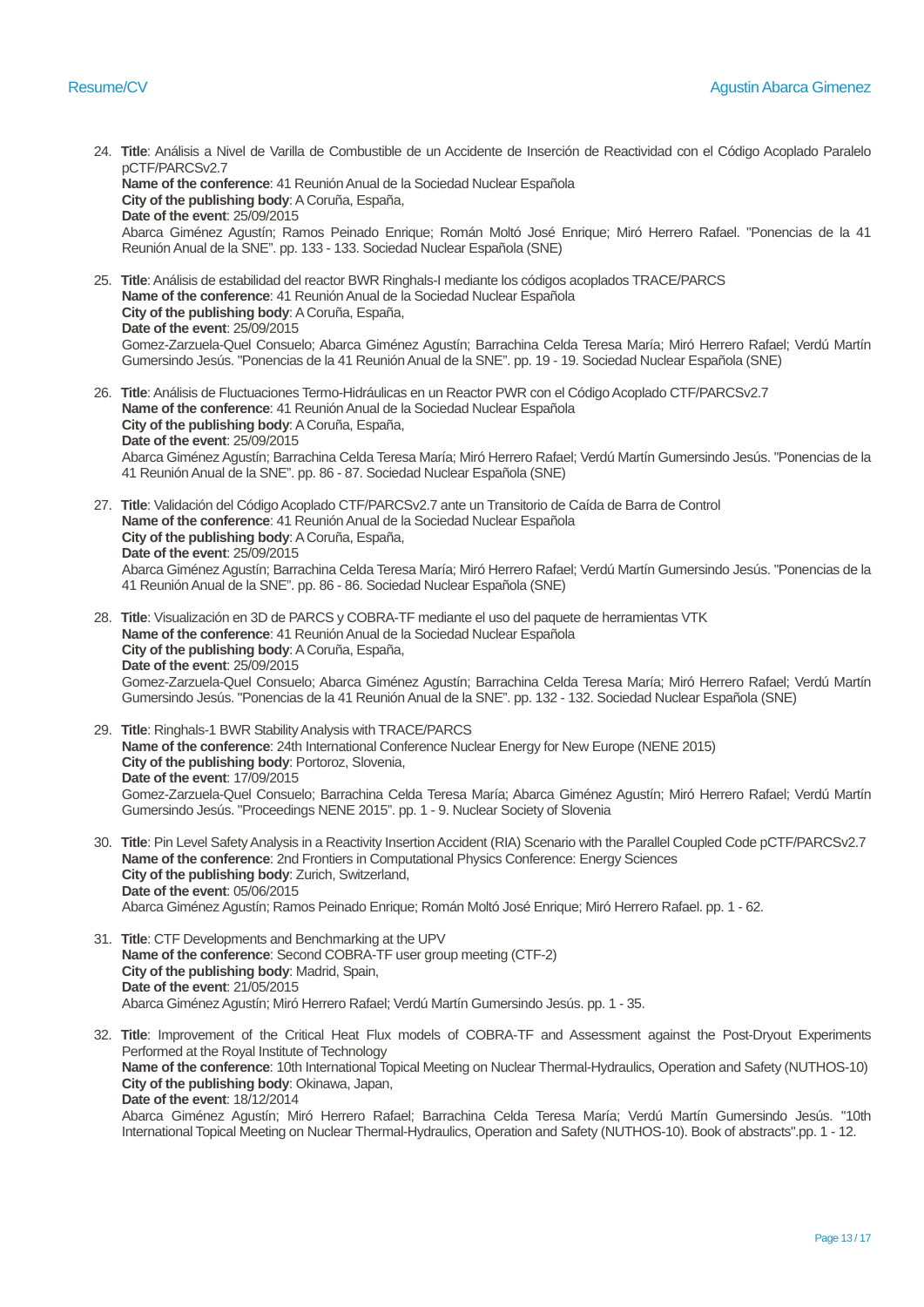- 33. **Title**: Análisis de estabilidad de Peach Bottom NPP mediante TRACE/PARCS **Name of the conference**: 40 Reunión Anual de la Sociedad Nuclear Española **City of the publishing body**: Valencia, Spain, **Date of the event**: 03/10/2014 Gomez-Zarzuela-Quel Consuelo; Agustín Abarca; Teresa Barrachina; Rafael Miró; Gumersindo Verdú. "Nuclear España. Nº 354". pp. 271 - 280. Sociedad Nuclear Española
- 34. **Title**: Determinación del nivel del agua del núcleo de reactores PWR usando la señal de detectores neutrónicos excore **Name of the conference**: 40 Reunión Anual de la Sociedad Nuclear Española **City of the publishing body**: Valencia, Spain, **Date of the event**: 03/10/2014 Á. Bernal; A. Abarca; R. Miró; G. Verdú. "Nuclear España. Nº 354". pp. 80 - 90. Sociedad Nuclear Española
- 35. **Title**: Mejoras en la versión paralela del código termohidráulico de subcanal COBRA-TF **Name of the conference**: 40 Reunión Anual de la Sociedad Nuclear Española **City of the publishing body**: Valencia, Spain, **Date of the event**: 03/10/2014 Enrique Ramos; Agustín Abarca; José E. Roman; Rafael Miró. "Nuclear España. Nº 354". pp. 123 - 131. Sociedad Nuclear Española
- 36. **Title**: Validación del código subcanal CTF por medio de los resultados experimentales del benchmark PSBT de la OECD/NEA **Name of the conference**: 40 Reunión Anual de la Sociedad Nuclear Española **City of the publishing body**: Valencia, Spain, **Date of the event**: 03/10/2014 Hidalga-García-Bermejo Patricio; Miró Herrero Rafael; Barrachina Celda Teresa María; Abarca Giménez Agustín; Verdú Martín Gumersindo Jesús. "Nuclear España. Nº 354". pp. 1 - 12. Sociedad Nuclear Española
- 37. **Title**: Validación del Modelo de Crítical Heat Flux de COBRA-TF frente a los Experimentos de Post-Dryout realizados por el Royal Institute of Technology **Name of the conference**: 40 Reunión Anual de la Sociedad Nuclear Española **City of the publishing body**: Valencia, Spain, **Date of the event**: 03/10/2014 A. Abarca; Rafael Miró; T. Barrachina; G. Verdú. "Nuclear España. Nº 354". pp. 79 - 92. Sociedad Nuclear Española,
- 38. **Title**: Validation of the subchannel code CTF against the benchmark data of the OECD/NEA PSBT **Name of the conference**: ANS Reactor Physics Topical Meeting (PHYSOR 2014). The Role of Reactor Physics towards a Sustainable Future **City of the publishing body**: Kyoto, Japan, **Date of the event**: 03/10/2014 Agustín Abarca; Rafael Miró; Hidalga-García-Bermejo Patricio; Teresa Barrachina; Gumersindo Verdú. "PHYSOR 2014
- 39. **Title**: Peach Bottom Low Flow Stability Analysis with TRACE/PARCS **Name of the conference**: 23rd International Conference Nuclear Energy for New Europe (NENE 2014) **City of the publishing body**: Portoroz, Slovenia, **Date of the event**: 11/09/2014 Gomez-Zarzuela-Quel Consuelo; Agustín Abarca; Teresa Barrachina; Rafael Miró; Gumersindo Verdú. "23rd International Conference Nuclear Energy for New Europe - NENE 2014. Proceedings". pp. 1 - 13. Nuclear Society of Slovenia

International Conference. The Role of Reactor Physics towards a Sustainable Future. Proceedings". pp. 1 - 10.

- 40. **Title**: Thermal-hydraulic Fluctuations in Trillo NPP with CTF/PARCSv2.7 Coupled Code **Name of the conference**: 23rd International Conference Nuclear Energy for New Europe (NENE 2014) **City of the publishing body**: Portoroz, Slovenia, **Date of the event**: 11/09/2014 Abarca Giménez Agustín; Miró Herrero Rafael; Verdú Martín Gumersindo Jesús. "23rd International Conference Nuclear Energy for New Europe - NENE 2014. Proceedings". pp. 294 - 302. Nuclear Society of Slovenia
- 41. **Title**: Uncertainty Analysis in Reactor Physics Modelling in the Framework of UAM-Benchmark using SERPENT and SCALE-6.2 for Transport Calculations and TSUNAMI and SAMPLER for Cross Section Perturbation **Name of the conference**: 23rd International Conference Nuclear Energy for New Europe (NENE 2014) **City of the publishing body**: Portoroz, Slovenia, **Date of the event**: 11/09/2014

A. Labarile; Olmo-Juan Nicolás; Miró Herrero Rafael; Barrachina Celda Teresa María; Verdú Martín Gumersindo Jesús; Abarca Giménez Agustín. "23rd International Conference Nuclear Energy for New Europe - NENE 2014. Proceedings". pp. 1 - 16. Nuclear Society of Slovenia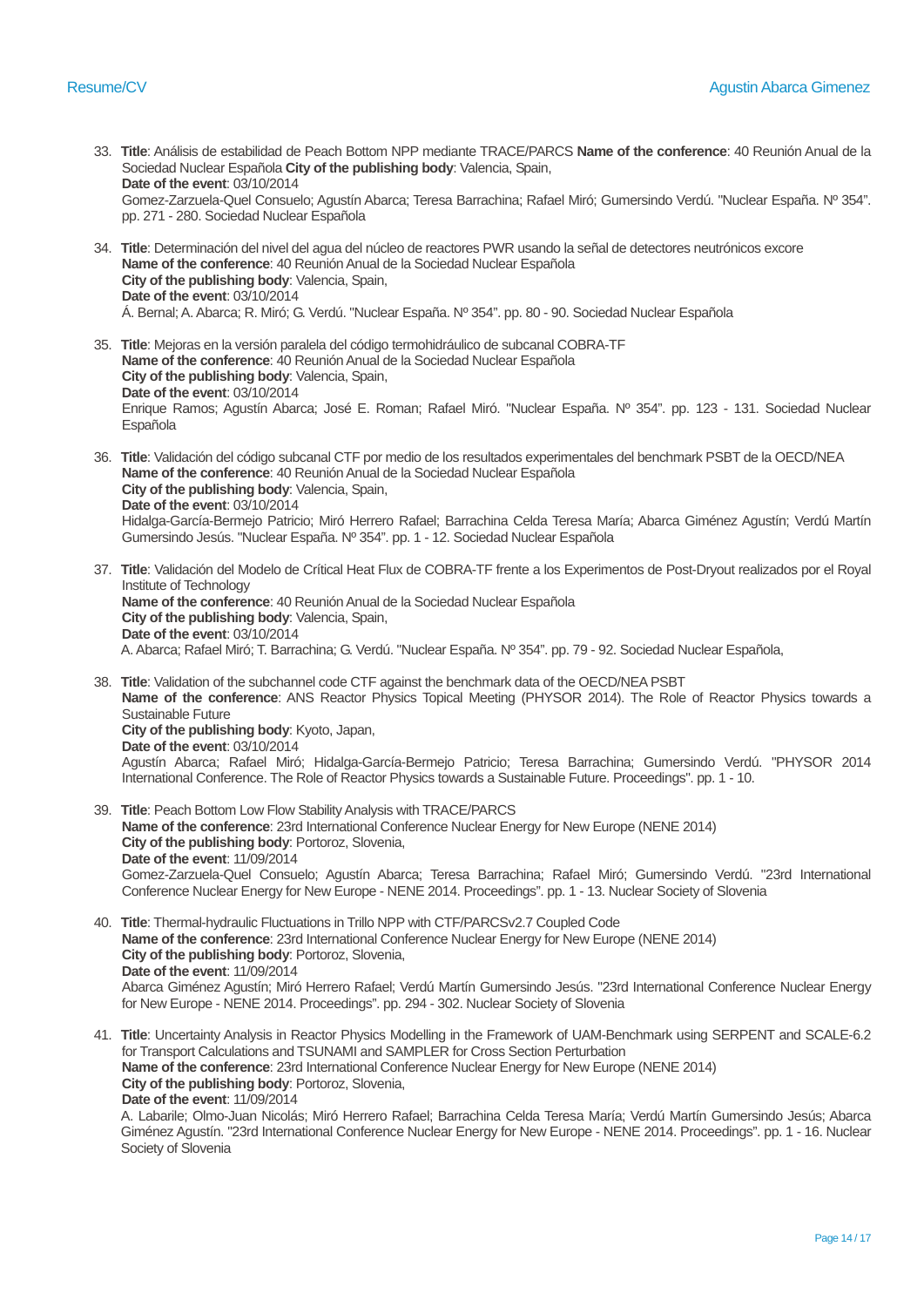- 42. **Title**: Current status of the CTF developments and benchmarking at the UPV **Name of the conference**: First COBRA-TF User Group Meeting (CTF-1) **City of the publishing body**: Garching by Munich, Germany, **Date of the event**: 16/05/2014 Abarca Giménez Agustín; Barrachina Celda Teresa María; Miró Herrero Rafael; Verdú Martín Gumersindo Jesús. pp. 1 - 53.
- 43. **Title**: Determination of the PWR core water level using EX-CORE detector signals **Name of the conference**: 6th International Nuclear Atlantic Conference (INAC 2013) **City of the publishing body**: Recife, Pernambuco, Brazil, **Date of the event**: 29/11/2013 Á. bernal; Abarca Giménez Agustín; Miró Herrero Rafael; Verdú Martín Gumersindo Jesús. "INAC 2013". pp. 1 - 39. Associaçio Brasileira de Energia Nuclear-ABEN
- 44. **Title**: High fidelity analysis of BWR fuel assembly with COBRA-TF/PARCS and TRACE codes **Name of the conference**: 6th International Nuclear Atlantic Conference (INAC 2013) **City of the publishing body**: Recife, Pernambuco, Brazil, **Date of the event**: 29/11/2013 Abarca Giménez Agustín; Miró Herrero Rafael; Barrachina Celda Teresa María; Verdú Martín Gumersindo Jesús. "INAC 2013". pp. 1 - 8. Associaçio Brasileira de Energia Nuclear-ABEN
- 45. **Title**: A parallelization approach to the COBRA-TF thermal-hydraulic subchannel code **Name of the conference**: Joint International Conference on Supercomputing in Nuclear Applications and Monte Carlo 2013 (SNA + MC 2013) **City of the publishing body**: París, France, **Date of the event**: 31/10/2013 Ramos Peinado Enrique; Abarca Giménez Agustín; Román Moltó José Enrique; Miró Herrero Rafael. pp. 1 - 6.
- 46. **Title**: Paralelización mediante paso de mensajes del código COBRA-TF de simulación nuclear **Name of the conference**: XXIV Jornadas de Paralelismo **City of the publishing body**: Madrid, **Date of the event**: 20/09/2013 Ramos Peinado Enrique; Román Moltó José Enrique; Abarca Giménez Agustín; Miró Herrero Rafael. "Actas de las XXIV Jornadas de Paralelismo".pp. 371 - 376. Universidad Complutense de Madrid
- 47. **Title**: 5-1 Analysis of the OECD/NEA Oskarshamn-2 Stability Benchmark with RELAP5/PARCS v2.7 coupled codes **Name of the conference**: Second Workshop of the NEA/NRC Oskarshamn-2 BWR Stability Benchmark for Coupled Code Calculations and Uncertainty Analysis in Modelling (O2-1) **City of the publishing body**: Saclay, France, **Date of the event**: 13/04/2013 Abarca Giménez Agustín; Barrachina Celda Teresa María; Miró Herrero Rafael; Verdú Martín Gumersindo Jesús. pp. 1 - 37.

48. **Title**: Analysis of the OECD/NEA Oskarshamn-2 Stability Benchmark with RELAP5/PARCSv2.7 coupled codes. **Name of the conference**: 9th International Topical Meeting on Nuclear Thermal-Hydraulics, Operation and Safety (NUTHOS-9) **City of the publishing body**: Kaohsiung, Taiwan, **Date of the event**: 13/09/2012 Garcia-Fenoll Marina; Barrachina Celda Teresa María; Abarca Giménez Agustín; Miró Herrero Rafael; Ginestar Peiro Damián; Verdú Martín Gumersindo Jesús. "9th International Topical Meeting on Nuclear Thermal-Hydraulics, Operation and Safety (NUTHOS-9)". pp. 117 - 117. Chung-Hwa Nuclear Society

- 49. **Title**: Methodology to resolve the transport equation with the discrete ordinates code TORT into KRITZ reactor **Name of the conference**: Mathematical Modelling in Engineering & Human Behaviour 2012 **City of the publishing body**: Valencia, España, **Date of the event**: 07/09/2012 Á. Bernal; Abarca Giménez Agustín; Miró Herrero Rafael; Barrachina Celda Teresa María; Verdú Martín Gumersindo Jesús. "Mathematical Modelling in Engineering & Human Behaviour 2012: Abstracts".pp. 60 - 60. Instituto Universitario de Matemática Multidisciplinar. Universidad Politécnica de Valencia
- 50. **Title**: Paralelization of thermalhydraulic sub-channel code COBRA-TF using Krylov methods of the PETSc toolkit **Name of the conference**: Mathematical Modelling in Engineering & Human Behaviour 2012 **City of the publishing body**: Valencia, España, **Date of the event**: 07/09/2012

Ramos Peinado Enrique; Abarca Giménez Agustín; Román Moltó José Enrique; Miró Herrero Rafael; Barrachina Celda Teresa María; Verdú Martín Gumersindo Jesús. "Mathematical Modelling in Engineering & Human Behaviour 2012: Abstracts".pp. 35 - 35. Instituto Universitario de Matemática Multidisciplinar. Universidad Politécnica de Valencia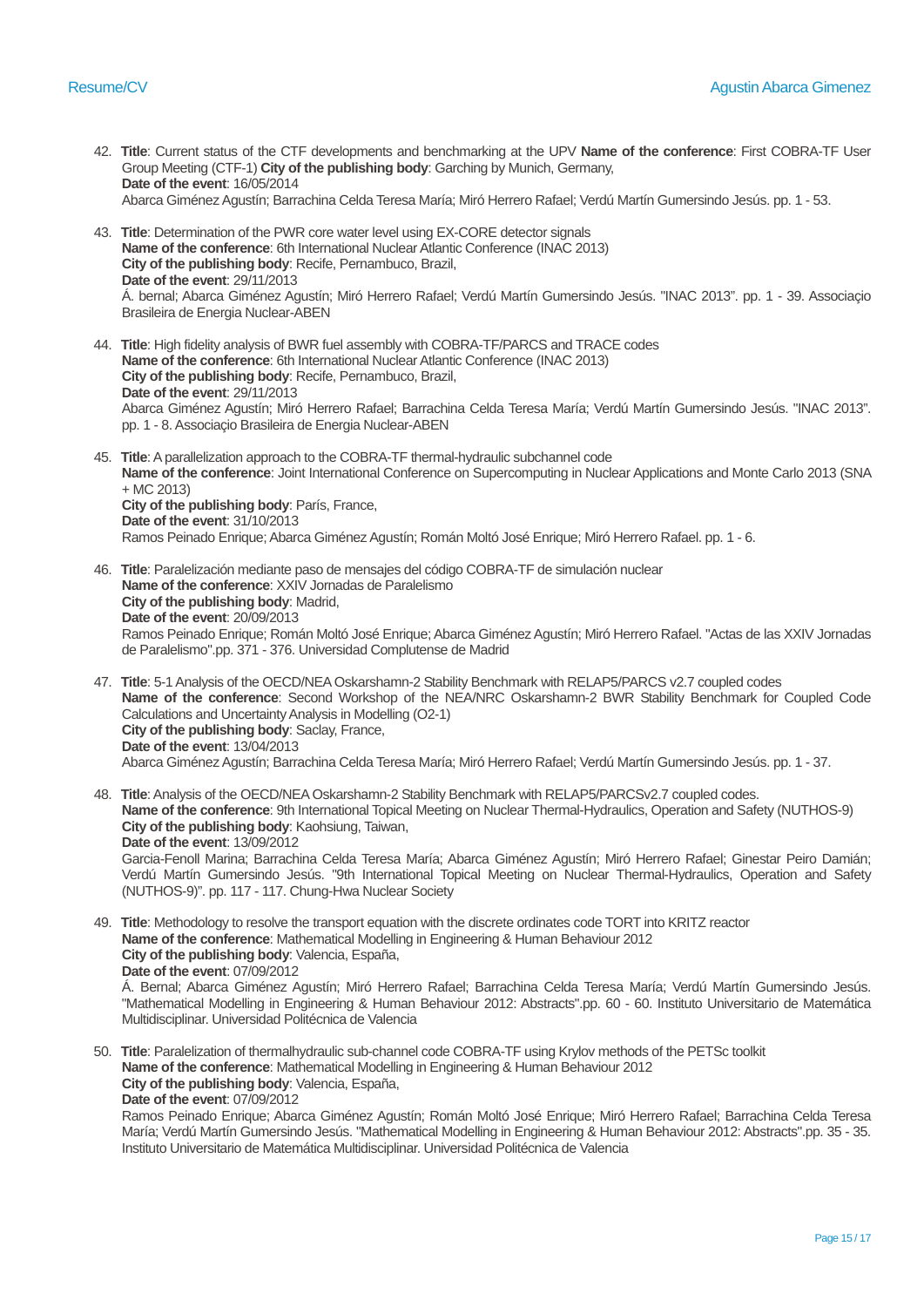**Name of the conference**: American Nuclear Society (ANS) Reactor Physics Topical Meeting (PHYSOR 2012). Advances in Reactor Physics. **City of the publishing body**: Knoxville, USA, **Date of the event**: 20/04/2012 Garcia-Fenoll Marina; Abarca Giménez Agustín; Barrachina Celda Teresa María; Miró Herrero Rafael; Verdú Martín Gumersindo Jesús. "PHYSOR 2012". pp. 1 - 14. American Nuclear Society http://www.new.ans.org/store/i\_700371 52. **Title**: A procedure for coupled thermal-hydraulic subchannel and neutronic codes using COBRA-TF and PARCS **Name of the conference**: International Nuclear Atlantic Conference - 2011: INAC2011 / XViI ENFIR / X ENAN / II ENIN **City of the publishing body**: Belo Horizonte, Brasil, **Date of the event**: 28/10/2011 Abarca Giménez Agustín; Miró Herrero Rafael; Barrachina Celda Teresa María; Verdú Martín Gumersindo Jesús. "2011 International Nuclear Atlantic Conference - INAC 2011. NUCLEAR ENERGY: NEW JOBS FOR A BETTER LIFE".pp. 1 - 15. Asociación Brasileña de Energía Nuclear (ABEN) 53. **Title**: Study of different perturbations applied on operating conditions of the cycle 14 on Ringhals stability benchmark with RELAP5/PARCS coupled **Name of the conference**: International Nuclear Atlantic Conference - 2011: INAC2011 / XViI ENFIR / X ENAN / II ENIN **City of the publishing body**: Belo Horizonte, Brasil, **Date of the event**: 28/10/2011 Garcia-Fenoll Marina; Abarca Giménez Agustín; Barrachina Celda Teresa María; Miró Herrero Rafael; Ginestar Peiro Damián; Verdú Martín Gumersindo Jesús. "2011 International Nuclear Atlantic Conference - INAC 2011. NUCLEAR ENERGY: NEW JOBS FOR A BETTER LIFE".pp. 1 - 13. Asociación Brasileña de Energía Nuclear (ABEN) 54. **Title**: Parametric study of different perturbations on Ringhals stability benchmark with RELAP5/PARCS **Name of the conference**: 14th International Topical Meeting on Nuclear Reactor Thermal Hydraulics. NURETH-14 2011 **City of the publishing body**: Toronto (Canadá), **Date of the event**: 25/09/2011 Abarca Giménez Agustín; Barrachina Celda Teresa María; Miró Herrero Rafael; Ginestar Peiro Damián; Verdú Martín Gumersindo Jesús. "CD - ROM Proceedings". pp. 1 - 15. Atomic Energy Society of Japan - American Nuclear Society 55. **Title**: Study of the noise propagation in PWR with coupled codes **Name of the conference**: International Conference on Mathematics and Computational Methods Applied to Nuclear Science and Engineering (M&C 2011)

**City of the publishing body**: Rio de Janeiro (Brasil), **Date of the event**: 08/05/2011

51. **Title**: Development of a new methodology for stability analysis in BWR NPP

Verdú Martín Gumersindo Jesús; Garcia-Fenoll Marina; Abarca Giménez Agustín; Miró Herrero Rafael; Barrachina Celda Teresa María. "CD-ROM Proceedings". pp. 1 - 11. Latin American Section (LAS) / American Nuclear Society (ANS)

56. **Title**: BWR instability analysis with the coupled codes Relap5/Parcs v2.7 in Ringhals NPP **Name of the conference**: Joint International Conference of Supercomputing in Nuclear Applications and Monte Carlo (SNA + MC 2010) **City of the publishing body**: Tokyo, Japón, **Date of the event**: 17/10/2010

A. Abarca; T. Barrachina; R. Miró; G. Verdú. "Proceedings". pp. 71 - 75. Japan Atomic Energy Agency

57. **Title**: Instability analysis in Peach Bottom NPP using a whole core thermalhydraulic-neutronic model with RELAP5/PARCS v2.7 **Name of the conference**: Joint International Conference of Supercomputing in Nuclear Applications and Monte Carlo (SNA + MC 2010)

**City of the publishing body**: Tokyo, Japón, **Date of the event**: 17/10/2010 A. Abarca; T. Barrachina; R. Miró; G. Verdú. "Proceedings". pp. 81 - 85. Japan Atomic Energy Agency

- 58. **Title**: Boron injection transient analysis with RELAP5/PARCS v2.7 coupled code **Name of the conference**: 8th International Topical Meeting on Nuclear Thermal-Hydraulics, Operation and Safety (NUTHOS-8) **City of the publishing body**: Shangai, China, **Date of the event**: 10/10/2010 A. Abarca; T. Barrachina; R. Miró; G. Verdú; C. Pereira. "CD Proceedings".pp. 1 - 9. Nuthos
- 59. **Title**: Peach Bottom Instability analysis with a RELAP5/PARCS Detailed Thermalhydraulic-neutronic model **Name of the conference**: 8th International Topical Meeting on Nuclear Thermal-Hydraulics, Operation and Safety (NUTHOS-8) **City of the publishing body**: Shangai, China, **Date of the event**: 10/10/2010 A. Abarca; T. Barrachina; R. Miró; G. Verdú. "CD Proceedings".pp. 1 - 16. Nuthos